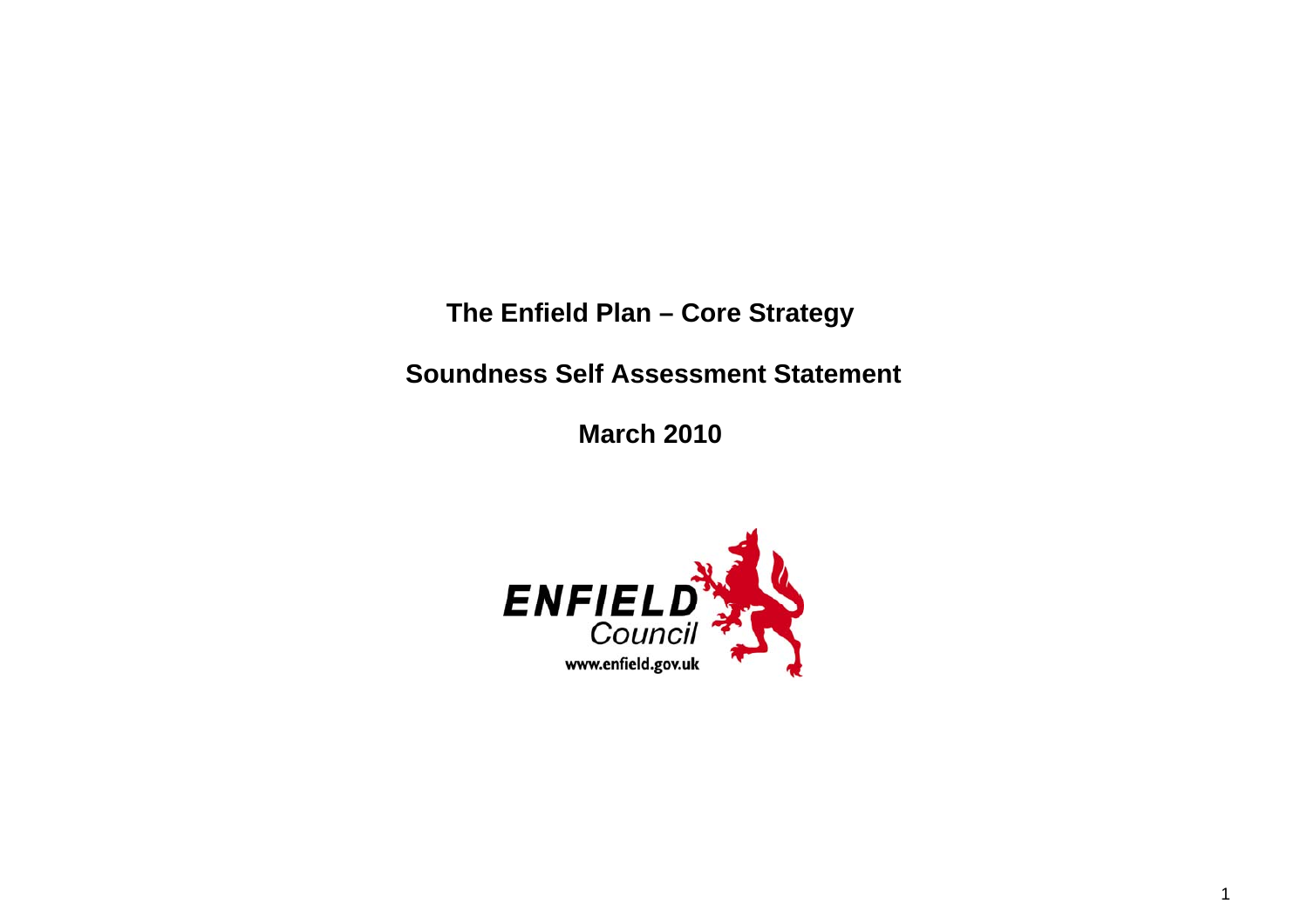## **1 Introduction**

- **1.1** Under the new planning system Local Development Framework (LDF) development plan documents (DPDs) will be considered at Public Examination. The Inspector will consider whether the DPD satisfies the requirements of the Act (The Planning & Compulsory Purchase Act 2004) and the Regulations (The Town and Country Planning (Local Development) (England) Regulations 2004) relating to the preparation of DPDs in terms of procedure and whether they are "sound".
- **1.2** Planning Policy Statement 12 'Creating Strong, Safe and Prosperous Communities through Local Spatial Planning' (PPS 12) states that "given the potential impact of core strategies on the lives of individuals, communities and the environment, it is vital that the plan is the most appropriate". Local planning authorities (LPAs) may find it useful to carry out an objective self assessment process having regard to the tests in PPS 12 to satisfy themselves that they have produced a sound DPD. Where they do this, their assessment can be used as part of their evidence for the Public Examination".
- **1.3** The Planning Inspectorate (PINS) has issued guidance which sets out how the Inspector will manage the examination to assess whether the DPD is sound. In addition to soundness the examination has to consider whether the authority has complied with all the statutory requirements.
- **1.4** This guidance has been taken forward by the Planning Advisory Service (PAS), with the support of the Department for Communities and Local Government (DCLG) and PINS through production of the 'LDF soundness self-assessment toolkit' (September 2006). The soundness toolkit provides a framework to assist LPAs to draw up an appropriate self assessment statement. It is in two parts, the first provides guidance to assist in the preparation of DPDs, and the second provides the basis for the self assessment statement.
- **1.5** The Planning Advisory Service (PAS) soundness toolkit has been used as the template for the Council's Soundness Self Assessment Statement for the LDF Core Strategy DPD.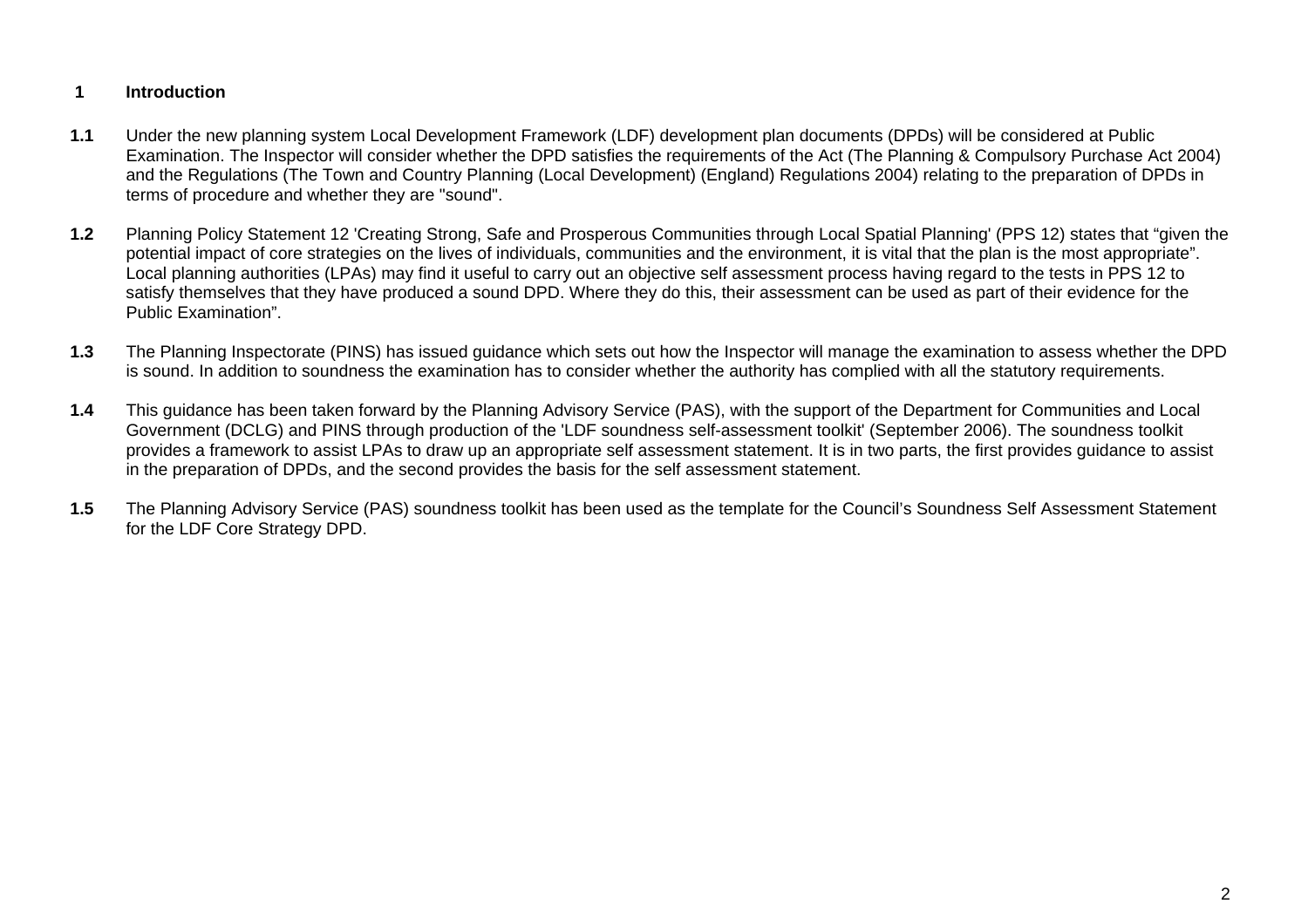| Title of development plan document     | The Enfield Plan - Submission Core Strategy |                  |                                  |
|----------------------------------------|---------------------------------------------|------------------|----------------------------------|
| Local authority(ies) preparing the DPD | London Borough of Enfield                   |                  |                                  |
| <b>Submission date</b>                 | 16 <sup>th</sup> March 2010                 |                  |                                  |
|                                        | <b>Name</b>                                 | <b>Telephone</b> | <b>Email</b>                     |
| <b>Inspector</b>                       | <b>TBC</b>                                  | <b>TBC</b>       | <b>TBC</b>                       |
| <b>Contact at the authority</b>        | Joanne Woodward                             | 0208 3793881     | Joanne.woodward@enfield.gov.uk   |
| <b>Programme Officer</b>               | Ann Tilbrook                                | 0208 3791634     | Programme.officer@enfield.gov.uk |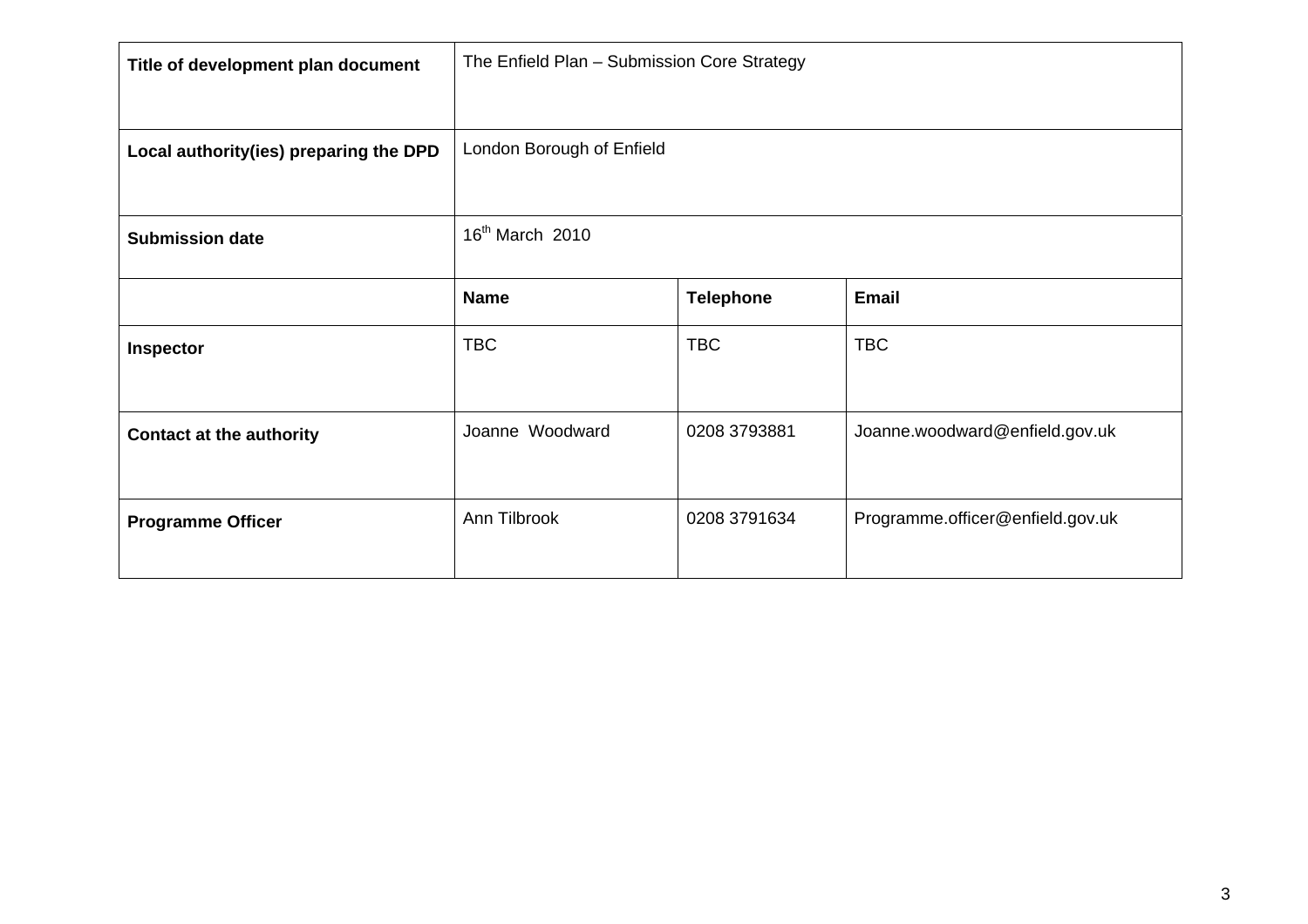| <b>Key question</b>                                                                                  | <b>Possible evidence</b>                                                                                                                                                                                                                                                                                                                                                                                                                                                                                                                                                                                                                                                                                                                                                                                                                                                                                                                                                                                                                | <b>Evidence provided</b>                                                                                                                                                                                                                                                                                                                                                                                                                                                                                                                                                                                                                                                                                                                                                                                                                                                                                                                                                                                                                                |
|------------------------------------------------------------------------------------------------------|-----------------------------------------------------------------------------------------------------------------------------------------------------------------------------------------------------------------------------------------------------------------------------------------------------------------------------------------------------------------------------------------------------------------------------------------------------------------------------------------------------------------------------------------------------------------------------------------------------------------------------------------------------------------------------------------------------------------------------------------------------------------------------------------------------------------------------------------------------------------------------------------------------------------------------------------------------------------------------------------------------------------------------------------|---------------------------------------------------------------------------------------------------------------------------------------------------------------------------------------------------------------------------------------------------------------------------------------------------------------------------------------------------------------------------------------------------------------------------------------------------------------------------------------------------------------------------------------------------------------------------------------------------------------------------------------------------------------------------------------------------------------------------------------------------------------------------------------------------------------------------------------------------------------------------------------------------------------------------------------------------------------------------------------------------------------------------------------------------------|
| <b>Justified</b>                                                                                     |                                                                                                                                                                                                                                                                                                                                                                                                                                                                                                                                                                                                                                                                                                                                                                                                                                                                                                                                                                                                                                         |                                                                                                                                                                                                                                                                                                                                                                                                                                                                                                                                                                                                                                                                                                                                                                                                                                                                                                                                                                                                                                                         |
| <b>Participation</b>                                                                                 |                                                                                                                                                                                                                                                                                                                                                                                                                                                                                                                                                                                                                                                                                                                                                                                                                                                                                                                                                                                                                                         |                                                                                                                                                                                                                                                                                                                                                                                                                                                                                                                                                                                                                                                                                                                                                                                                                                                                                                                                                                                                                                                         |
| 1. Has the consultation process<br>allowed for effective<br>engagement of all interested<br>parties? | The consultation statement                                                                                                                                                                                                                                                                                                                                                                                                                                                                                                                                                                                                                                                                                                                                                                                                                                                                                                                                                                                                              | The Issues and Options and Preferred Options:<br>Statement of Consultation Volumes I and II sets out<br>the how and which bodies were consulted throughout<br>the DPD production process.                                                                                                                                                                                                                                                                                                                                                                                                                                                                                                                                                                                                                                                                                                                                                                                                                                                               |
| <b>Research/fact finding</b>                                                                         |                                                                                                                                                                                                                                                                                                                                                                                                                                                                                                                                                                                                                                                                                                                                                                                                                                                                                                                                                                                                                                         |                                                                                                                                                                                                                                                                                                                                                                                                                                                                                                                                                                                                                                                                                                                                                                                                                                                                                                                                                                                                                                                         |
| 2. Is the content of the<br>development plan document<br>justified by the evidence?                  | Sections of the development plan document which<br>i.<br>show how the evidence points towards the selected<br>strategy, policies or proposals                                                                                                                                                                                                                                                                                                                                                                                                                                                                                                                                                                                                                                                                                                                                                                                                                                                                                           | The DPD is considered justified through the up to date<br>and relevant evidence base commissioned and<br>collected, including but not limited to the following:                                                                                                                                                                                                                                                                                                                                                                                                                                                                                                                                                                                                                                                                                                                                                                                                                                                                                         |
| 3. What is the source of the<br>evidence?<br>4. How up to date and convincing<br>is it?              | Sections of the pre-submission proposals documents<br>ii.<br>Sections of the preferred strategy report<br>iii.<br>iv. Sections of the sustainability appraisal report which<br>set out its main conclusions in relation to the policies<br>in the development plan document<br>v. Sections of the consultation statement<br><b>OR</b><br>A very brief statement of how the main findings of<br>consultation support the policies, with reference to:<br>reports to the council on the issues raised<br>$\circ$<br>during participation, covering both the front-<br>loading and formulation phases<br>any other information on community views<br>$\circ$<br>and preferences<br>vi. The studies, reports and technical papers that<br>provide the evidence for the policies set out in the<br>development plan document. The date of preparation<br>and who they were produced by should be<br>signposted<br><b>OR</b><br>For each policy (or group of policies dealing with the<br>same issue), a very brief statement of the evidence | Enfield Sustainability Appraisal Report (2009)<br>Enfield Strategic Flood Risk Assessment Stage 1<br>Enfield - A Study of Town Centres (2007)<br>Enfield Retail Study Update (2009)<br>Housing Study (2005);<br>Affordable Housing Viability Study 2009<br>Enfield Strategic Housing Market Assessment (2010)<br>Enfield Housing Trajectory Justification Report (2009)<br>Enfield Employment Study 2006<br>Enfield Employment Land Update (2009);<br>Enfield Employment Land Update (2009);<br>Enfield Open Space, Sport Assessment Study 2006<br>Core Strategy Transport Assessment (2009)<br>Enfield Heritage Study (2008)<br>Enfield Characterisation Study (2008)<br>Draft Enfield Renewable Energy and Low Carbon<br>Study (2010)<br><b>Enfield Annual Monitoring Reports.</b><br>In relation to housing need and market evidence, work<br>is currently nearing completion at the sub-regional<br>level through preparation of the North London<br><b>Strategic Housing Market Assessment.</b><br>Referencing to relevant evidence base which has |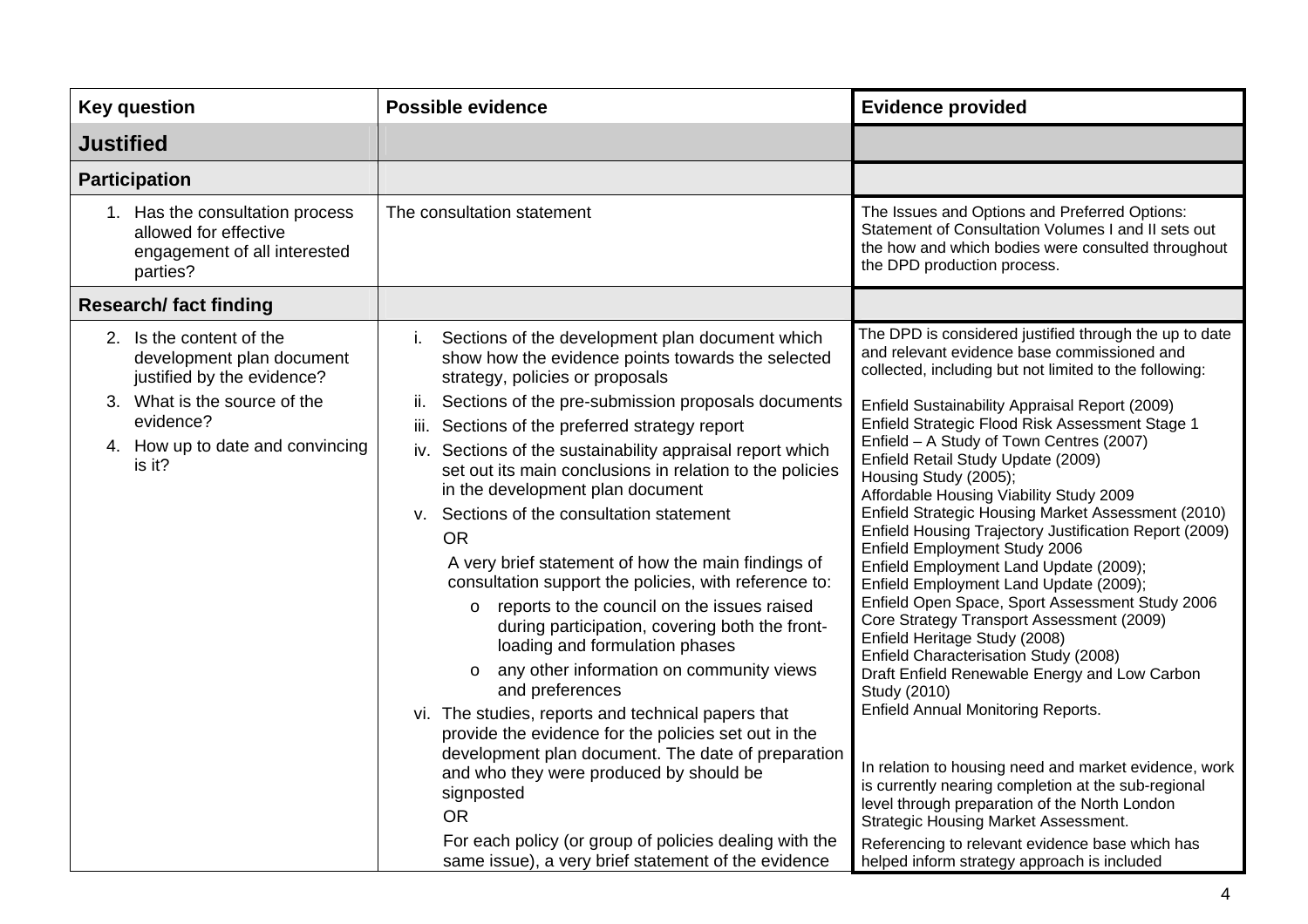| <b>Key question</b>                                                                                                                         | <b>Possible evidence</b>                                                                                                                                                                                                                                                                                                                                                                                                           | <b>Evidence provided</b>                                                                                                                                                                                                                                                                                                                                                                                                                                                                                                                                                                                                                                                                                                                                                                                                                                                                                                                                                                                                                                                                                                                                                                                                                 |
|---------------------------------------------------------------------------------------------------------------------------------------------|------------------------------------------------------------------------------------------------------------------------------------------------------------------------------------------------------------------------------------------------------------------------------------------------------------------------------------------------------------------------------------------------------------------------------------|------------------------------------------------------------------------------------------------------------------------------------------------------------------------------------------------------------------------------------------------------------------------------------------------------------------------------------------------------------------------------------------------------------------------------------------------------------------------------------------------------------------------------------------------------------------------------------------------------------------------------------------------------------------------------------------------------------------------------------------------------------------------------------------------------------------------------------------------------------------------------------------------------------------------------------------------------------------------------------------------------------------------------------------------------------------------------------------------------------------------------------------------------------------------------------------------------------------------------------------|
|                                                                                                                                             | documents relied upon and how they support the<br>policy (where this is not already clear in the<br>reasoned justification in the development plan<br>document)                                                                                                                                                                                                                                                                    | throughout the DPD. For example the town centres<br>hierarchy established in the Core Strategy has been<br>informed by the Town centre Study (2007) and the<br>Retail Update Study (2009), paragraph 6.55, page 77.<br>Supporting paragraphs 5.17 -5.23 of Core Policy 3<br>Affordable housing makes clear referencing to both<br>the Strategic Housing Market Assessment (2008) and<br>Affordable Housing Viability Study (2009).<br>Appendix 4 provides a list of evidence base which<br>informs the strategy/<br>Representations on this matter from the Government<br>Office for London state that: "From the references<br>throughout the Plan and the list in Appendix 4, it<br>would appear that the Enfield Core Strategy is backed<br>up by an extensive range of appropriate evidence. It is<br>clear also from these references that much of the<br>evidence base is of recent origin".                                                                                                                                                                                                                                                                                                                                       |
| 5. What assumptions had to be<br>made in preparing the<br>development plan document?<br>6. Are the assumptions<br>reasonable and justified? | Sections of the development plan documents setting<br>İ.<br>out the assumptions<br>Sections of the sustainability appraisal report setting<br>ii.<br>out the assumptions<br>iii. A very brief statement for each assumption as to<br>how the evidence led to the assumption<br>iv. Reference to national or regional policy,<br>correspondence from bodies consulted or technical<br>papers that provide the basis for assumptions | The Core Strategy uses as a baseline the<br>demographic projections produced by the Greater<br>London Authority (GLA) for policy and service<br>planning. GLA projections are produced on an annual<br>basis in order to be refreshed with data, including<br>fertility/mortality, migration and forecasts of planned<br>development. GLA projections are used in preference<br>to pure trend-based ONS Sub-national Population<br>Projections and CLG Household Projections because<br>they link population and household change to borough<br>capacity to accommodate them.<br>The population projections generated by the Greater<br>London Authority (GLA), have been used as a starting<br>point, to which planned housing growth in the Borough<br>has been applied, to reflect strategic growth set out in<br>the Core Strategy. The GLA figures are entirely driven<br>by the increase in homes as seen annually since mid-<br>2001 collected at borough level<br>It is noted that the estimated Borough population<br>projection of 309,500 to 2026 exceeds the GLA 2008<br>Round Demographic projections (March 2009) of<br>293,500-303,800, and GLA Demography Update<br>(October 2009) of 300,100 for the following reasons: |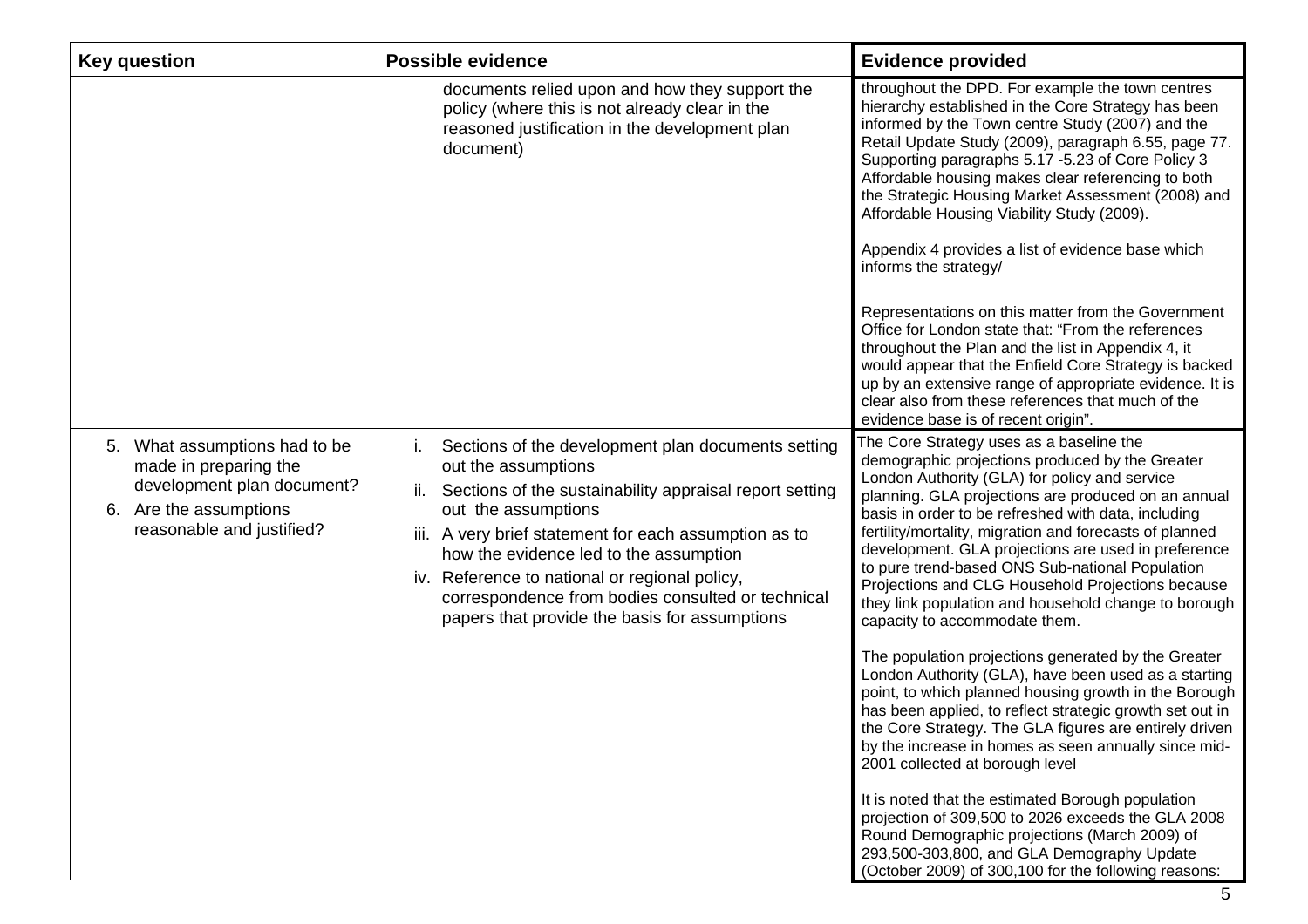| <b>Key question</b>                                                                                                                                                                                                                                                                         | <b>Possible evidence</b>                                                                                                                                                                                                                                                                                                                                                                                                                  | <b>Evidence provided</b>                                                                                                                                                                                                                                                                                                                                                                                                                                                                                                                                                                                                                                                                                                                                                                                                                                                                                                                                                                                                                                                                                               |
|---------------------------------------------------------------------------------------------------------------------------------------------------------------------------------------------------------------------------------------------------------------------------------------------|-------------------------------------------------------------------------------------------------------------------------------------------------------------------------------------------------------------------------------------------------------------------------------------------------------------------------------------------------------------------------------------------------------------------------------------------|------------------------------------------------------------------------------------------------------------------------------------------------------------------------------------------------------------------------------------------------------------------------------------------------------------------------------------------------------------------------------------------------------------------------------------------------------------------------------------------------------------------------------------------------------------------------------------------------------------------------------------------------------------------------------------------------------------------------------------------------------------------------------------------------------------------------------------------------------------------------------------------------------------------------------------------------------------------------------------------------------------------------------------------------------------------------------------------------------------------------|
|                                                                                                                                                                                                                                                                                             |                                                                                                                                                                                                                                                                                                                                                                                                                                           | 1. The GLA 2008 Round Demographic projections do<br>not provide for revised London Plan targets, the<br>strategic growth planned in the Borough and the<br>nature of the long term phased development approach<br>as set out in the Core Strategy, and<br>2. Although the GLA Demography Update (October<br>2009) incorporates the Strategic Housing Land<br>Availability Assessment (SHLAA) (2009) figures, the<br>growth envisaged in the SHLAA is conservative<br>as general site constraints are automatically applied to<br>housing sites across the region. Furthermore,<br>a significant proportion of housing growth in the<br>Borough will occur beyond the SHLAA's ten year<br>from 2010/11 to 2020/21.<br>A number of technical studies prepared to support the<br>Core Strategy approach, by their nature, make<br>relevant assumptions with regards to market growth,<br>retails expenditure etc. Please refer to individual<br>studies.<br>The Infrastructure Development Plan also sets out a<br>number of assumptions with regards to the projected<br>funding and phasing of programmes and projects. |
| <b>Alternatives</b>                                                                                                                                                                                                                                                                         |                                                                                                                                                                                                                                                                                                                                                                                                                                           |                                                                                                                                                                                                                                                                                                                                                                                                                                                                                                                                                                                                                                                                                                                                                                                                                                                                                                                                                                                                                                                                                                                        |
| 7. Can it be shown that the<br>council's chosen approach is<br>the most appropriate given the<br>reasonable alternatives?<br>Have realistic alternatives<br>8.<br>been considered and is there a<br>clear audit trail showing how<br>and why the preferred<br>strategy/approach was arrived | Sections of the consultation statement showing how<br>the community was involved in considering issues,<br>alternatives and options<br>Documents used in community involvement with<br>ii.<br>stakeholders and communities encouraging them to<br>identify the issues and options they wished to see<br>considered<br>Any report produced at the end of the front loading<br>iii.<br>phase of plan preparation setting out the issues and | The initial scoping exercise to kick-start the<br>preparation of the Core Strategy began in 2006. This<br>lead to an initial public consultation on the issues and<br>options that will face Enfield over the next 15 -20<br>years. Following consultation on the Issues and<br>Options report, a Preferred Options report for the Core<br>Strategy was published for public consultation in<br>February 2008, supported by a Sustainability<br>Appraisal a. Further consultation on the preferred<br>options for Strategic Growth Areas was undertaken in<br>March 2009 has helped refine the Core Strategy.                                                                                                                                                                                                                                                                                                                                                                                                                                                                                                          |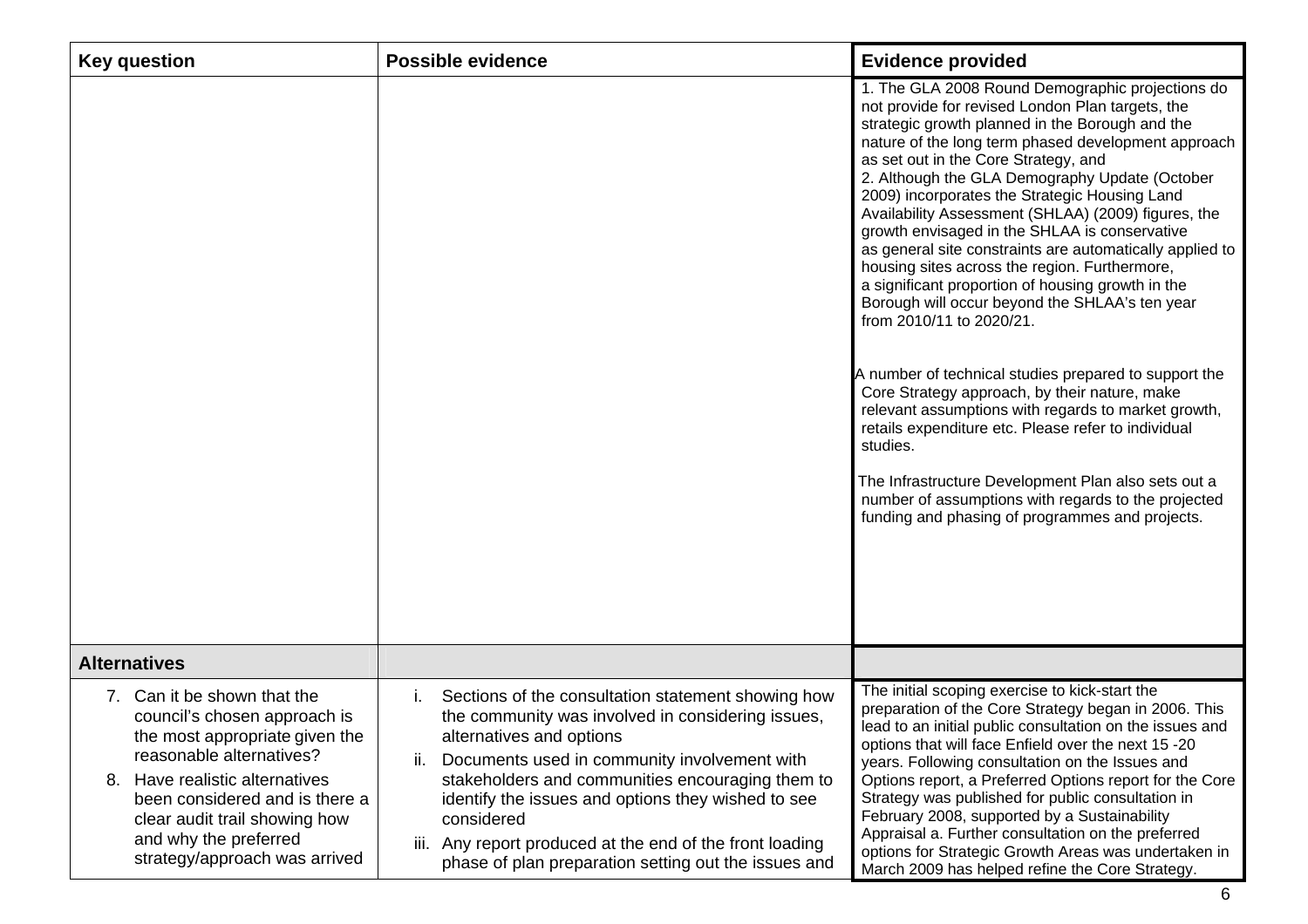| <b>Key question</b>                                                                                                                                                                      | <b>Possible evidence</b>                                                                                                                                                                                                                                                                                                                                                                                                                                                                                                                                                                                                                                                                                                                                                                                                                                                                                                                                                                                                                                                                                            | <b>Evidence provided</b>                                                                                                                                                                                                                                                                                                                                                                                                                                                 |
|------------------------------------------------------------------------------------------------------------------------------------------------------------------------------------------|---------------------------------------------------------------------------------------------------------------------------------------------------------------------------------------------------------------------------------------------------------------------------------------------------------------------------------------------------------------------------------------------------------------------------------------------------------------------------------------------------------------------------------------------------------------------------------------------------------------------------------------------------------------------------------------------------------------------------------------------------------------------------------------------------------------------------------------------------------------------------------------------------------------------------------------------------------------------------------------------------------------------------------------------------------------------------------------------------------------------|--------------------------------------------------------------------------------------------------------------------------------------------------------------------------------------------------------------------------------------------------------------------------------------------------------------------------------------------------------------------------------------------------------------------------------------------------------------------------|
| at?<br>Where a balance had to be<br>9.<br>struck in taking decisions<br>between competing<br>alternatives is it clear how and<br>why these decisions were<br>made?                       | options raised<br>iv. Sections of the preferred strategy report explaining:<br>how alternatives were developed and evaluated, and<br>$\bullet$<br>why alternatives were rejected in favour of the<br>preferred strategy<br>v. Sections of the sustainability appraisal report<br>showing the options and alternatives and explaining<br>how they were objectively assessed<br>vi. Reports prepared during the plan preparation<br>process (including after the preferred strategy<br>participation) contributing to the decisions made on<br>the inclusion of policies in the development plan<br>document<br>vii. Sections of the consultation statement explaining<br>how the main findings of consultation support the<br>decisions<br>viii. Sections of the representations statement<br><b>OR</b><br>A brief statement of the influence upon decisions of:<br>the issues raised during stakeholder and community<br>engagement, and how they have been addressed<br>ix. Any other documentation showing how alternatives<br>were developed and evaluated<br>x. A very brief statement and any other supporting | The Issues and Options and Preferred Options:<br>Statement of Consultation Volumes I & II set out in<br>sections 2 and 3 a summary of each consultation<br>phase and outcomes.<br>The Sustainability Appraisal process informed<br>alternatives considered through various stages of<br>assessment.                                                                                                                                                                      |
| 10. Does the sustainability                                                                                                                                                              | documentation of the way decisions have been taken<br>A structure to the development plan document which<br>i.                                                                                                                                                                                                                                                                                                                                                                                                                                                                                                                                                                                                                                                                                                                                                                                                                                                                                                                                                                                                      | SA baseline information gathered additionally                                                                                                                                                                                                                                                                                                                                                                                                                            |
| appraisal show how the<br>different options perform and<br>is it clear that sustainability<br>considerations informed the<br>content of the development<br>plan document from the start? | reports the sustainability appraisal findings in relation<br>to each policy<br>Sections of the sustainability appraisal report which<br>ii.<br>set out how sustainability appraisal has influenced<br>the development of the preferred strategy and how<br>policies have been revised in the light of<br>sustainability appraisal findings<br>Reports made as part of plan-making which indicate<br>iii.<br>how sustainability appraisal has influenced the<br>choice of strategy and the content of policies                                                                                                                                                                                                                                                                                                                                                                                                                                                                                                                                                                                                       | informed by evidence base:<br>(1) Sustainability Appraisal Scoping Report prepared<br>in 2006 and submitted to the Environment Agency,<br>Natural England, English Heritage and other<br>stakeholders for comment before being finalised.<br>(2) SA of Core Strategy Issues and Options and<br>Scoping Report were consulted upon in 2007,<br>alongside the Core Strategy.<br>(3) A Sustainability Appraisal Report at Preferred<br>Options (2008) stage was undertaken. |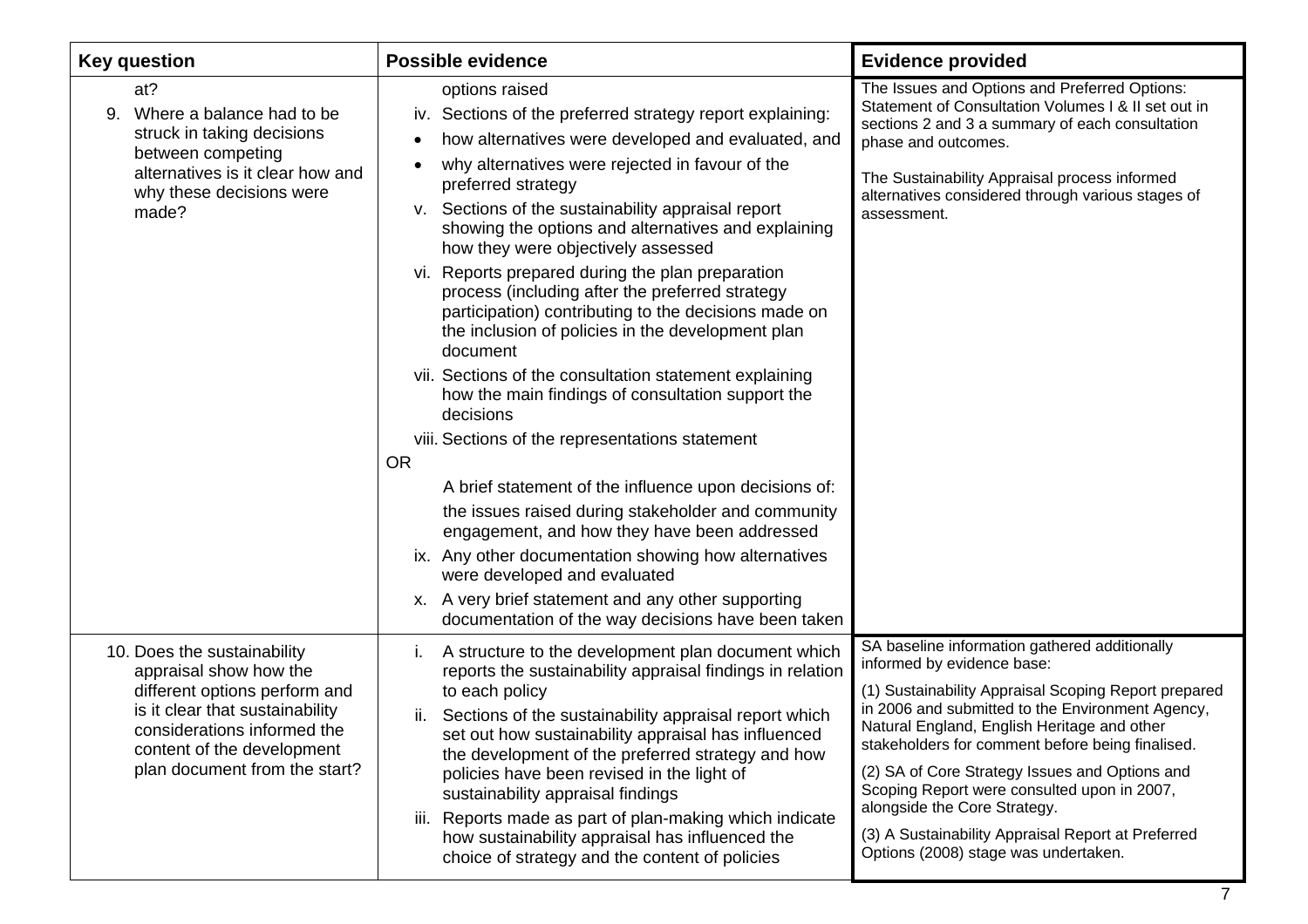| <b>Key question</b>                                                                                                                                                                                                                       | Possible evidence                                                                                                                                                                                                                                                                                                                                                                                                                                                                                                                                                                                        | <b>Evidence provided</b>                                                                                                                                                                                                                                                                                                                                                                                                                                                                                                                                                                                                                                                                                                                                                                                                                                                                                                                                                                                                                                           |
|-------------------------------------------------------------------------------------------------------------------------------------------------------------------------------------------------------------------------------------------|----------------------------------------------------------------------------------------------------------------------------------------------------------------------------------------------------------------------------------------------------------------------------------------------------------------------------------------------------------------------------------------------------------------------------------------------------------------------------------------------------------------------------------------------------------------------------------------------------------|--------------------------------------------------------------------------------------------------------------------------------------------------------------------------------------------------------------------------------------------------------------------------------------------------------------------------------------------------------------------------------------------------------------------------------------------------------------------------------------------------------------------------------------------------------------------------------------------------------------------------------------------------------------------------------------------------------------------------------------------------------------------------------------------------------------------------------------------------------------------------------------------------------------------------------------------------------------------------------------------------------------------------------------------------------------------|
| 11. Does the development plan<br>document adequately expand<br>upon regional guidance rather<br>than simply duplicate it?<br>12. Does the strategy take forward<br>the regional context reflecting<br>the local issues and<br>objectives? | Sections of the development plan document which<br>i.<br>explain where and how regional guidance has been<br>elaborated upon and the reasons<br>The regional development agency/regional planning<br>ii.<br>body letter confirming that the development plan<br>document is in general conformity with the regional<br>special strategy<br>iii. Representations received from the regional<br>development agency/regional planning body<br>iv. Representations from the Government Office<br>v. Reports or copies of correspondence as to how the<br>representations have been considered and dealt with | (4) A Sustainability Appraisal Report of further<br>Preferred Options on Strategic Growth Areas was<br>undertaken in 2009.<br>For a comprehensive account of the sustainability<br>appraisal process please refer to the Pre-submission<br>Sustainability Appraisal Report published December<br>2009. The report is structured to provide a detailed<br>appraisal at each stage of preparation for the Core<br>Policies.<br>Core Polices expand on regional policies to ensure<br>the Core Strategy represents a local circumstances<br>and reflects Enfield specific issues of need as well as<br>local aspirations.<br>The Mayor Of London finds the Plan in general<br>conformity with the London Plan and has issued a<br>statement under Section 24 (a) a of Planning and<br>Compulsory Purchase Act 2004.<br>Housing Supply, Core Policy 2 provides a clear<br>example of where local circumstances, supported by<br>evidence work have provide a justification for housing<br>target higher than those established as a regional<br>level for the Borough. |
|                                                                                                                                                                                                                                           |                                                                                                                                                                                                                                                                                                                                                                                                                                                                                                                                                                                                          | Affordable Housing Core Policy 3 uses regional<br>guidance as a starting point, but has provided local<br>evidence to support a locally viable approach which<br>has been accepted by the GLA.                                                                                                                                                                                                                                                                                                                                                                                                                                                                                                                                                                                                                                                                                                                                                                                                                                                                     |
|                                                                                                                                                                                                                                           |                                                                                                                                                                                                                                                                                                                                                                                                                                                                                                                                                                                                          | In bringing forward - Core Policy 14 -Safeguarding<br>Strategic Industrial Land - the Council has worked<br>closely with the GLA to identify on a local level the<br>appropriate reconfiguration of SIL.                                                                                                                                                                                                                                                                                                                                                                                                                                                                                                                                                                                                                                                                                                                                                                                                                                                           |
|                                                                                                                                                                                                                                           |                                                                                                                                                                                                                                                                                                                                                                                                                                                                                                                                                                                                          |                                                                                                                                                                                                                                                                                                                                                                                                                                                                                                                                                                                                                                                                                                                                                                                                                                                                                                                                                                                                                                                                    |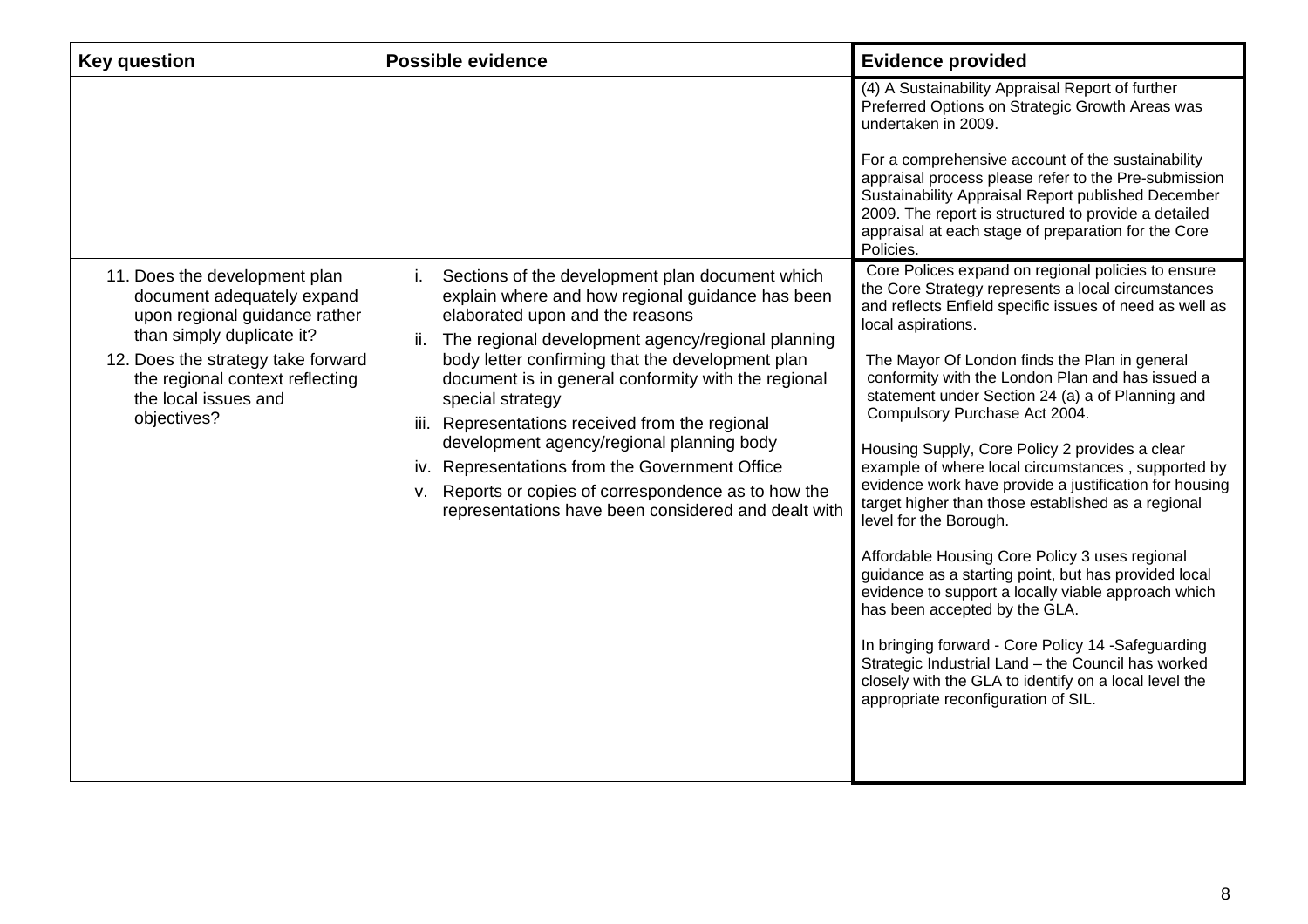| <b>Effective</b>                                                                                                                                                                                                                                        |                                                                                                                                                                                                                                                                                                                                                                                                                                                                                                                                                                                                                                                                                                                                                                                              |                                                                                                                                                                                                                                                                                                                                                                                                                                                                                                                                                                                                                                                                                                                                                                                                                                                                                                                |
|---------------------------------------------------------------------------------------------------------------------------------------------------------------------------------------------------------------------------------------------------------|----------------------------------------------------------------------------------------------------------------------------------------------------------------------------------------------------------------------------------------------------------------------------------------------------------------------------------------------------------------------------------------------------------------------------------------------------------------------------------------------------------------------------------------------------------------------------------------------------------------------------------------------------------------------------------------------------------------------------------------------------------------------------------------------|----------------------------------------------------------------------------------------------------------------------------------------------------------------------------------------------------------------------------------------------------------------------------------------------------------------------------------------------------------------------------------------------------------------------------------------------------------------------------------------------------------------------------------------------------------------------------------------------------------------------------------------------------------------------------------------------------------------------------------------------------------------------------------------------------------------------------------------------------------------------------------------------------------------|
| <b>Deliverable</b>                                                                                                                                                                                                                                      |                                                                                                                                                                                                                                                                                                                                                                                                                                                                                                                                                                                                                                                                                                                                                                                              |                                                                                                                                                                                                                                                                                                                                                                                                                                                                                                                                                                                                                                                                                                                                                                                                                                                                                                                |
| 13. Has the council clearly<br>identified what the issues are<br>that the development plan<br>document is seeking to<br>address?<br>14. Have priorities been set so<br>that it is clear what the<br>development plan document is<br>seeking to achieve? | Sections of the development plan document which<br>İ.<br>refer to the vision and objectives of the sustainable<br>community strategy and the issues identified there<br>A statement prepared following stakeholder and<br>ii.<br>community engagement in the front-loading phase of<br>plan-making setting out the identified issues for the<br>development plan document A spatial portrait based<br>on the advice in 'Policies for spatial plans' presented<br>as part of the core strategy<br>iii. A core strategy vision which is framed to set out the<br>outcomes which are sought for the future<br>iv. Sections of the development plan document which<br>identify the main issues addressed<br>v. Sections of the development plan document which<br>indicate the priority outcomes | Issues & Options - the initial stages of the preparation<br>of the Core Strategy set out what we considered to be<br>the key issues and challenges facing Enfield currently<br>and in the future and sought views on them and any<br>other issues that we may have missed. The outcomes<br>from this exercise were taken into account in<br>preparing the Preferred Development Report. For<br>each policy section, the Report provided commentary<br>from the issues and options feedback under 'What<br>you told us' and a justification for the preferred option<br>approach.<br>Further preferred options consultation on Strategic<br>Growth Areas represented a direct local response to<br>the issues facing Enfield.<br>Chapter 3 sets out the Core Strategy vision and lists<br>10 objectives, Chapter 4 provides the strategy<br>approach through Core Policy 1 and the 4 Strategic<br>Growth Areas. |
| 15. Are there any cross-boundary<br>issues that should be<br>addressed and, if so, have<br>they been adequately<br>addressed?                                                                                                                           | Sections of the regional special strategy which<br>İ.<br>identify cross-boundary issues.<br>ii. Sections of the development plan document setting<br>out cross-boundary issues and the response to them<br>iii. Reports on relevant studies which cover wider areas<br>than the local authority and how the development<br>plan document addresses their findings or<br>recommendations<br>iv. Records of meetings with adjoining authorities or<br>relevant agencies which confirm that there are no<br>cross-boundary issues of significance                                                                                                                                                                                                                                               | The growth strategy for Enfield recognises the<br>proximity of adjoining boroughs, Barnet, Waltham<br>Forest and Haringey. Strategic growth areas are being<br>developed in consultation with the relevant boroughs,<br>and as well as Lee Valley Regional Park with regards<br>to Ponders End and Meridian Water.<br>Paragraph 2.31 gives a clear reference to those cross<br>boundary entities.<br>Inter-borough relationships are already established,<br>such as in respect of school places planning, and<br>continued dialogue in the planning and delivery of<br>physical and community infrastructure where there are                                                                                                                                                                                                                                                                                  |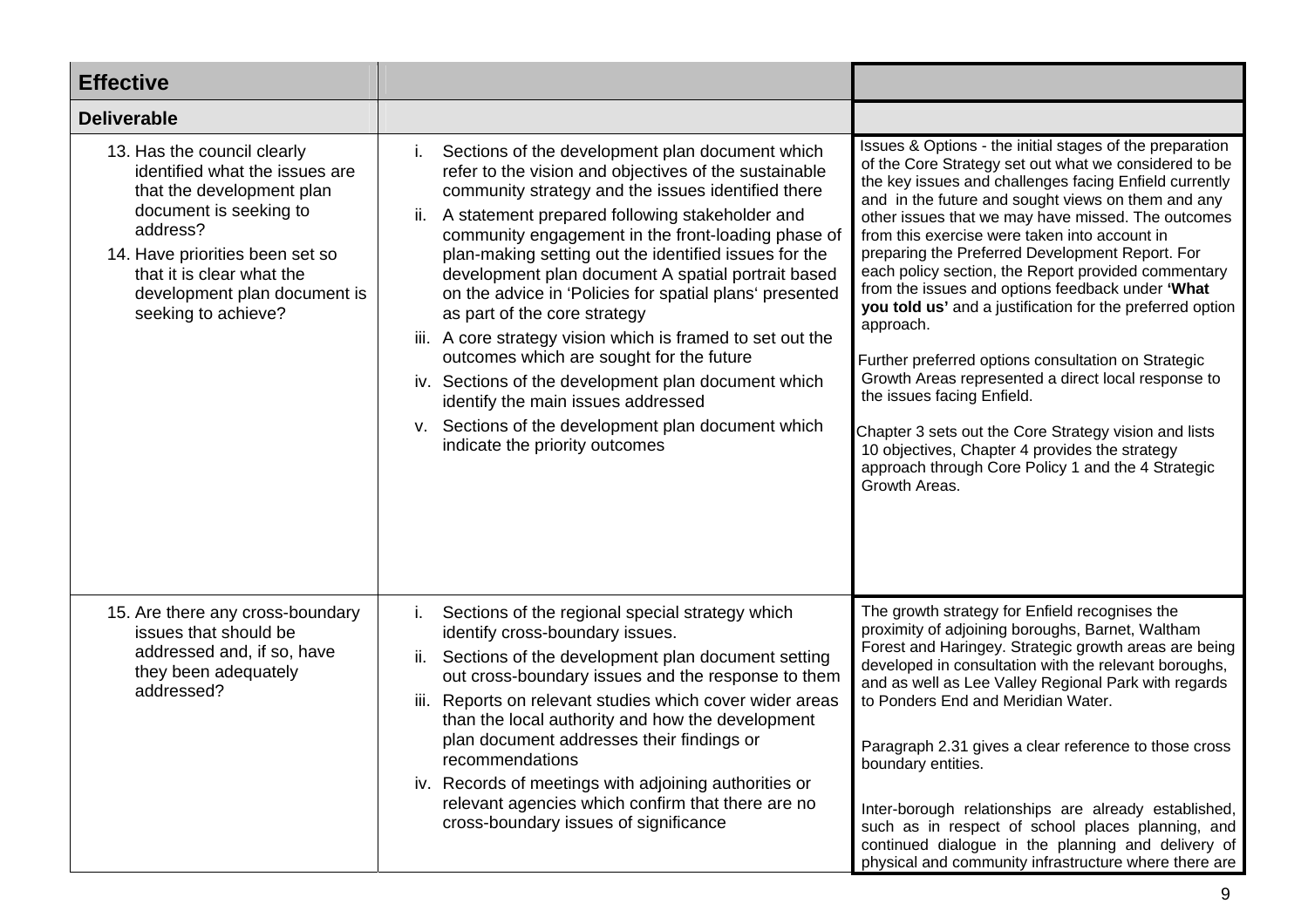|  | cross borough implications.                                                                                                                                                                                                                                                                                                                                                                                                                                                              |
|--|------------------------------------------------------------------------------------------------------------------------------------------------------------------------------------------------------------------------------------------------------------------------------------------------------------------------------------------------------------------------------------------------------------------------------------------------------------------------------------------|
|  | Central Leeside, (Meridian Water) and North East<br>Enfield, (Ponders End) are located within Mayor's<br>emerging Upper Lee Valley Opportunity Area<br>Planning Framework supports the Council's and the<br>NLSA's vision for the Upper Lee Valley corridor as a<br>whole, and for Meridian Water in particular.<br>Area Action Plans are being bought forward for each<br>Strategic Growth Area, it is within the individual DPDs<br>that cross boundary issues are being taken forward |
|  | Core Policies 14: Safeguarding Strategic Industrial<br>Land, 37: Central Leeside and Core Policy 38:<br>Meridian Water continue to raise further dialogue<br>between the London Borough Haringey. Enfield<br>continue to regard Haringey as a key stakeholder in<br>the strategic planning of the area and invite Haringey<br>officers will be part of the new Meridian Water<br>Masterplan Steering Group.                                                                              |
|  | GLA has given support to proposals for Meridian<br>Water and the revised SIL designations in Core Policy<br>14.                                                                                                                                                                                                                                                                                                                                                                          |
|  | Waltham Forest's recently published draft Core<br>Strategy supports Enfield's approach recognising the<br>opportunities development over the border in Central<br>Leeside will bring to Waltham Forest residents in<br>terms of new facilities and access to new jobs.                                                                                                                                                                                                                   |
|  | Section 7.3 and Core Policy 22 sets out how the<br>Council is working with neighbouring boroughs to<br>manage waste, this being necessary in order for the<br>waste apportionment requirements set out in the<br>London Plan to be met. This is being developed in the<br>North London Joint Waste DPD.                                                                                                                                                                                  |
|  | Core Policy 24 on Transport and supporting text 7.50<br>- 7.60 refer to working with partners and North<br>London boroughs within a wider Upper Lee Valley<br>context.                                                                                                                                                                                                                                                                                                                   |
|  | Appendix 5: Adjoining Borough's Policies and                                                                                                                                                                                                                                                                                                                                                                                                                                             |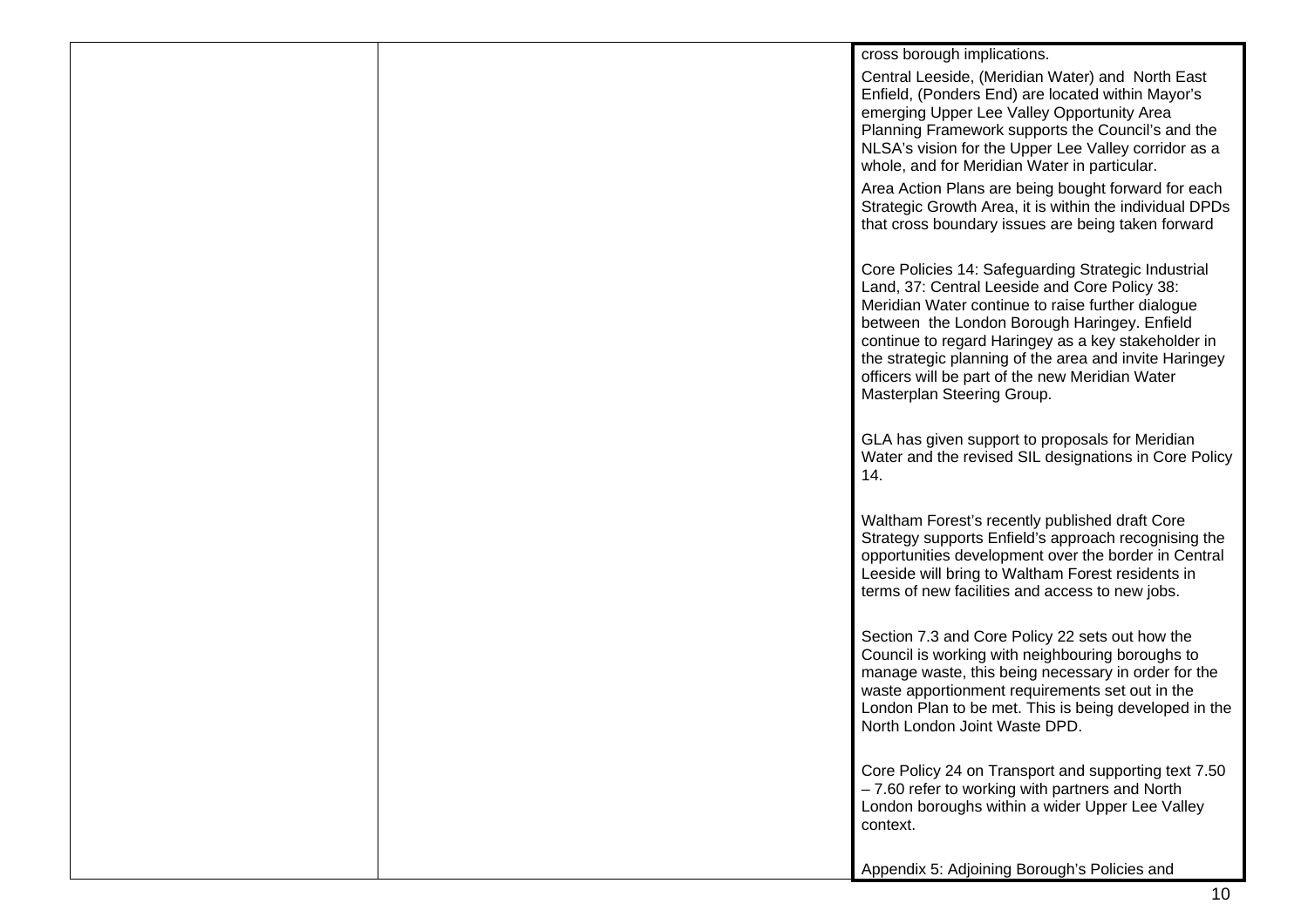|                                                                                                                                                                                                              |                                                                                                                                                                                                                                                                                                                                                                                                                                                                                                                                                                                                                                                                                                                                                          | Developments provides detailed recognition of the<br>cross boundary issues and potential implications for<br>the Core Strategy and visa versa.                                                                                                                                                                                                                                                        |
|--------------------------------------------------------------------------------------------------------------------------------------------------------------------------------------------------------------|----------------------------------------------------------------------------------------------------------------------------------------------------------------------------------------------------------------------------------------------------------------------------------------------------------------------------------------------------------------------------------------------------------------------------------------------------------------------------------------------------------------------------------------------------------------------------------------------------------------------------------------------------------------------------------------------------------------------------------------------------------|-------------------------------------------------------------------------------------------------------------------------------------------------------------------------------------------------------------------------------------------------------------------------------------------------------------------------------------------------------------------------------------------------------|
| 16. Does the development plan<br>document contain clear<br>objectives?                                                                                                                                       | A spatial portrait which identifies the key issues<br>facing the area<br>A core strategy vision which is framed to set out the<br>ii.<br>outcomes which are sought for the future<br>iii. The strategic objectives of the development plan<br>document, and the commentary in the development<br>plan document of how they derive from the spatial<br>portrait and vision                                                                                                                                                                                                                                                                                                                                                                                | Chapter 2 provides a local context, providing a<br>succinct portrait if the Borough, finishing on page 24<br>with the highlighted Key Issues. Chapter 3 begins with<br>the longer term spatial vision followed by 10 strategic<br>objectives on page 28 -30.                                                                                                                                          |
| 17. Are the objectives specific to<br>the place; as opposed to being<br>general and applicable to<br>anywhere?<br>18. Is there a direct relationship<br>between the identified issues<br>and the objectives? | The spatial portrait and the commentary in the<br>$\mathbf{L}$<br>development plan document as to how the objectives<br>derive from it<br>Confirmation from the local strategic partnership and<br>ii.<br>partner organisations that they agree the objectives<br>as being specific to the place                                                                                                                                                                                                                                                                                                                                                                                                                                                         | The 10 objectives are specific to Enfield and are<br>directly related to the key issues facing the Borough.<br>The objectives follow on from the Core Strategy vision<br>statement (Core Strategy, page 27), which itself flows<br>from the overarching vision of Enfield's Future $- A$<br>Sustainable Community Strategy (paras 2.11 - 2.18).<br>The vision statement looks to Enfield in 2026.     |
| 19. Is it clear how the policies will<br>meet the objectives?<br>20. Are there any obvious gaps in<br>the policies, with regard to the<br>objectives of the development<br>plan document?                    | Relevant sections of the development plan document<br>Τ.<br>which explain how policies derive from the objectives<br>and are designed to meet them<br>Relevant sections of the sustainable community<br>ii.<br>strategy which identify its objectives<br>Confirmation from the local strategic partnership and<br>iii.<br>partner organisations that they believe the polices<br>will achieve the agreed objectives<br>iv. Research reports and studies which address the<br>means to address objectives and conclude that the<br>policies are appropriate and should succeed<br>v. Sections of the development plan document, reports<br>or other documents which discuss the matters which<br>should be addressed in the development plan<br>document. | Core Policies and supporting text provide cross-<br>referencing to strategic objectives.<br>The relationship between the local issues and<br>objectives are as follows:<br>Key issues are identified on pages 24 and 25.<br>Para 3.2 goes on to state how vision, objectives and<br>the overall strategy is informed by the many local<br>policies and programmes of the Council and its<br>partners. |
| 21. Are there realistic timescales<br>related to the objectives?                                                                                                                                             | Sections of the development plan document which<br>Τ.<br>address delivery and the timescales for key<br>developments and initiatives<br>Confirmation from the local strategic partnership and<br>ii.<br>partner organisations that the timescales are realistic                                                                                                                                                                                                                                                                                                                                                                                                                                                                                          | Chapter 10: Implementation and Monitoring sets out<br>how, when and by whom the spatial strategy will be<br>delivered.<br>A Infrastructure Delivery Plan has been prepared as a                                                                                                                                                                                                                       |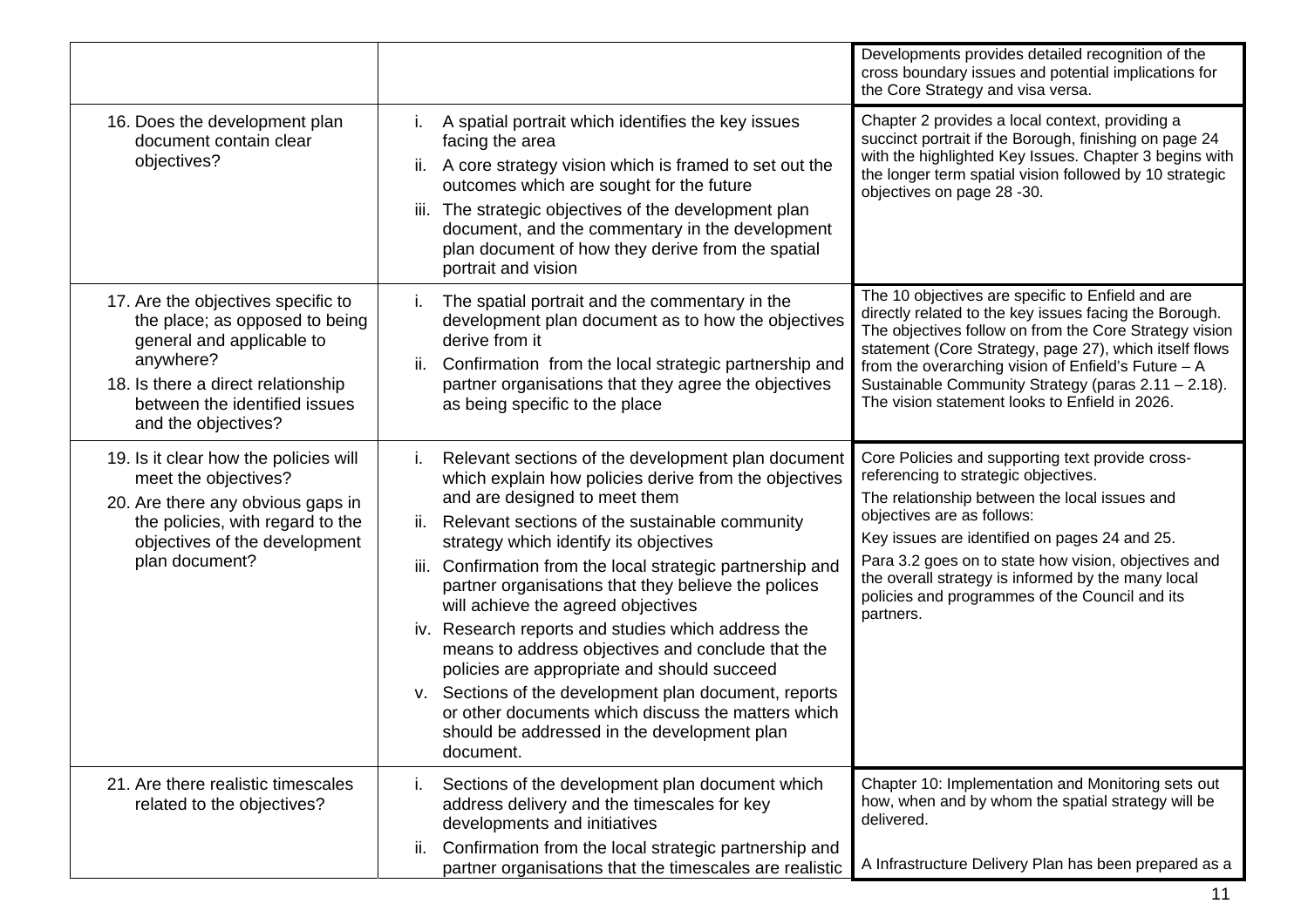|                                                                                                                                                                                                        | in terms of their contribution to delivery                                                                                                                                                                                                                                                                                                                                                                                    | living document that will continually updated to<br>provide the information on the physical as well as<br>social infrastructure needed to support delivery of the<br>strategy.<br>Appendix 1 Local Development Framework refers to<br>the Local Development Scheme and the series of<br>documents the Council is in the process of delivering<br>or being programmed to support delivery. The 4 Area<br>Actions Plans supplemented by detailed<br>masterplanning work on the priority areas will continue<br>to provide clarity on timescales.<br>The Council's housing trajectory referenced in<br>Appendix 3, and further supplemented by the Housing<br>Trajectory Justification Report provides a running<br>check of forecasted housing supply and anticipated<br>performance.                                                                                                             |
|--------------------------------------------------------------------------------------------------------------------------------------------------------------------------------------------------------|-------------------------------------------------------------------------------------------------------------------------------------------------------------------------------------------------------------------------------------------------------------------------------------------------------------------------------------------------------------------------------------------------------------------------------|-------------------------------------------------------------------------------------------------------------------------------------------------------------------------------------------------------------------------------------------------------------------------------------------------------------------------------------------------------------------------------------------------------------------------------------------------------------------------------------------------------------------------------------------------------------------------------------------------------------------------------------------------------------------------------------------------------------------------------------------------------------------------------------------------------------------------------------------------------------------------------------------------|
| 22. Are the policies internally<br>consistent?                                                                                                                                                         | Sections of the development plan document,<br>İ.<br>documents used in community involvement, and<br>technical papers which demonstrate that the<br>objectives are consistent<br>A very brief statement explaining how the council<br>ii.<br>considers its objectives are consistent                                                                                                                                           | The Core Strategy is considered by the council as a<br>fully inclusive internal document which brings together<br>many service areas and aspirations of the Council,<br>and those of the Enfield Strategic Partnership.                                                                                                                                                                                                                                                                                                                                                                                                                                                                                                                                                                                                                                                                         |
| 23. Does the development plan<br>document contain material<br>which:<br>is already in another plan<br>should be logically be in a<br>different plan<br>should not be in a plan at<br>$\bullet$<br>all? | Information in the local development scheme, or<br>Τ.<br>provided separately, about the scope and content<br>(actual and intended) of each development plan<br>document. This should show how they combine to<br>provide a coherent policy structure<br>Representations from the Government Office<br>ii.<br>Reports or copies of correspondence as to how the<br>iii.<br>representations have been considered and dealt with | The Council has taken on board advice from GoL from<br>previous versions of the Core Strategy and has<br>removed any duplication. Referencing is now duly<br>made, where this is found to offer clarity and<br>justification for the local approach of Core Policies.<br>For example:<br>Para 5.18 "The London Plan sets out a London-wide<br>target for 50% of new housing to be affordable and an<br>objective that 70% of new affordable homes should be<br>social rented and 30% should be intermediate<br>housing. What is affordable varies according to local<br>circumstances and Enfield's affordability threshold for<br>home ownership or market renting has been<br>determined in Enfield's 2008 Housing Market<br>Assessment. In addition, Enfield's affordable housing<br>target is based on evidence in the Enfield Affordable<br>Housing Economic Viability Study (2009), which |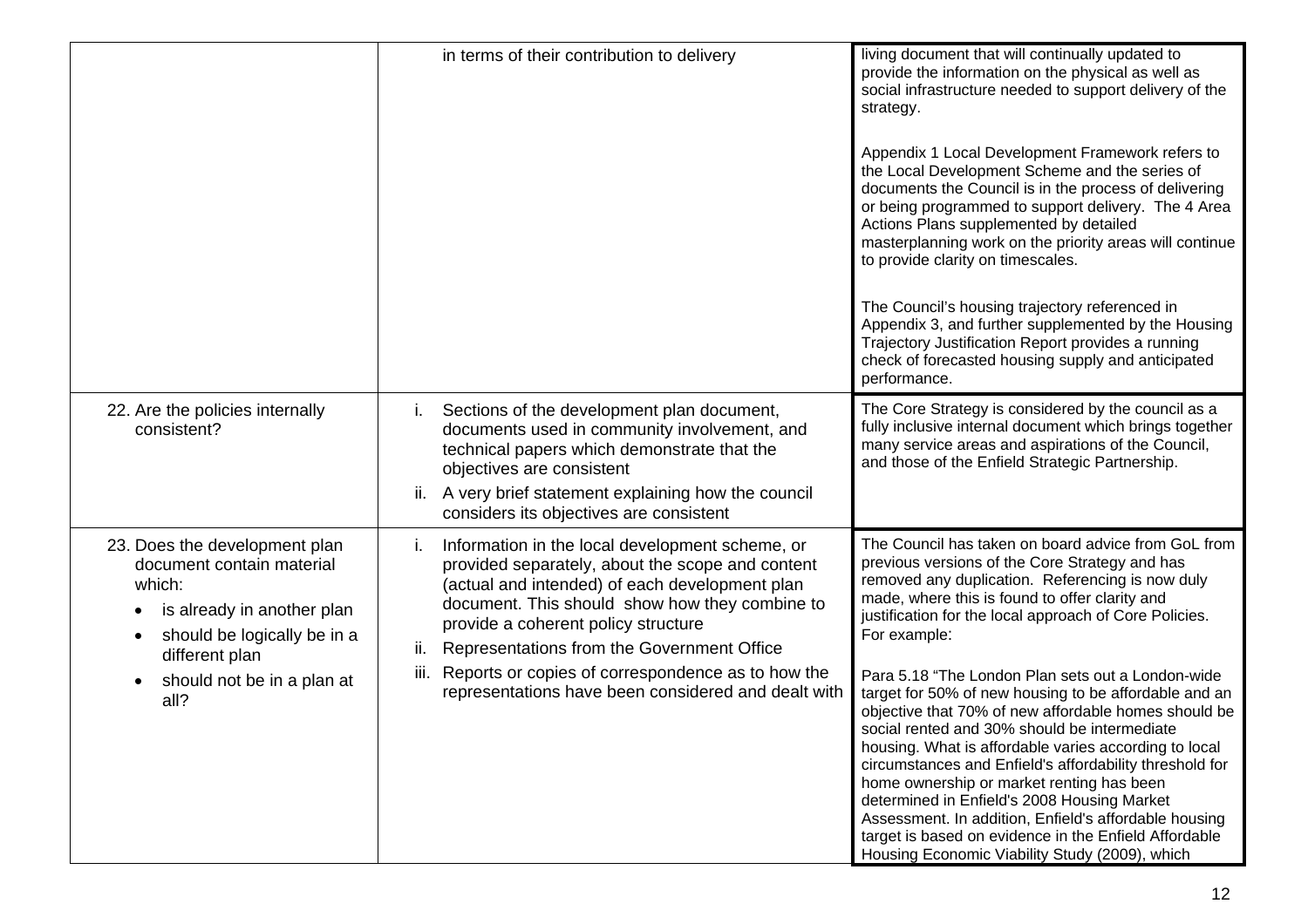|                                                                                                                |                                                                                                                                                                                                                                                                                                                                                                                                                                                         | assesses the capacity of development in Enfield to<br>deliver affordable housing without adversely affecting<br>the financial viability of development".<br>The variation in the Council's approach to that in the<br>London Plan is then further explained in paragraph<br>5.20:<br>"What is affordable varies according to local<br>circumstances and Enfield's affordability threshold for<br>home ownership or market renting has been<br>determined in Enfield's 2008 Housing Market<br>Assessment. In addition, Enfield's affordable housing<br>target is based on evidence in the Enfield Affordable<br>Housing Economic Viability Study (2009), which<br>assesses the capacity of development in Enfield to<br>deliver affordable housing without adversely affecting<br>the financial viability of development". |
|----------------------------------------------------------------------------------------------------------------|---------------------------------------------------------------------------------------------------------------------------------------------------------------------------------------------------------------------------------------------------------------------------------------------------------------------------------------------------------------------------------------------------------------------------------------------------------|---------------------------------------------------------------------------------------------------------------------------------------------------------------------------------------------------------------------------------------------------------------------------------------------------------------------------------------------------------------------------------------------------------------------------------------------------------------------------------------------------------------------------------------------------------------------------------------------------------------------------------------------------------------------------------------------------------------------------------------------------------------------------------------------------------------------------|
| 24. Does the development plan<br>document explain how its key<br>policy objectives will be<br>achieved?        | Sections of the development plan document that<br>$\mathbf{L}$<br>identify the key objectives and how they will be<br>delivered upon<br>Confirmation from the relevant agencies that they<br>ii.<br>support the objectives and the identified means of<br>delivery<br>Other supporting material – for example,<br>iii.<br>commitments in the local area agreement that will<br>support the delivery of the strategy in the<br>development plan document | Chapter 3 identifies the vision and strategic objectives<br>and the following chapters $5 - 9$ provide the policy<br>mechanisms of delivery.<br>Policies will be further development through the<br>identified Area Action Plans, Site Specific and<br>Development Management Document.                                                                                                                                                                                                                                                                                                                                                                                                                                                                                                                                   |
| 25. If there are development<br>management policies, are they<br>supportive of the strategy and<br>objectives? | Sections of the development plan document that<br>i.<br>show how the development management policies:<br>will help to deliver the strategy<br>37. derive from, and elaborate on, the objectives and<br>policies of the plan                                                                                                                                                                                                                             |                                                                                                                                                                                                                                                                                                                                                                                                                                                                                                                                                                                                                                                                                                                                                                                                                           |
| 26. Have the infrastructure<br>implications of the<br>strategy/policies clearly been<br>identified?            | A section or sections of the development plan<br>$\mathbf{L}$<br>document where infrastructure needs are identified<br>and the proposed solutions put forward<br>Representations in respect of infrastructure<br>Ш.<br>Reports or copies of correspondence as to how<br>iii.                                                                                                                                                                            | The Infrastructure Delivery Plan provides the detailed<br>account of the infrastructure implication of the Spatial<br>strategy.                                                                                                                                                                                                                                                                                                                                                                                                                                                                                                                                                                                                                                                                                           |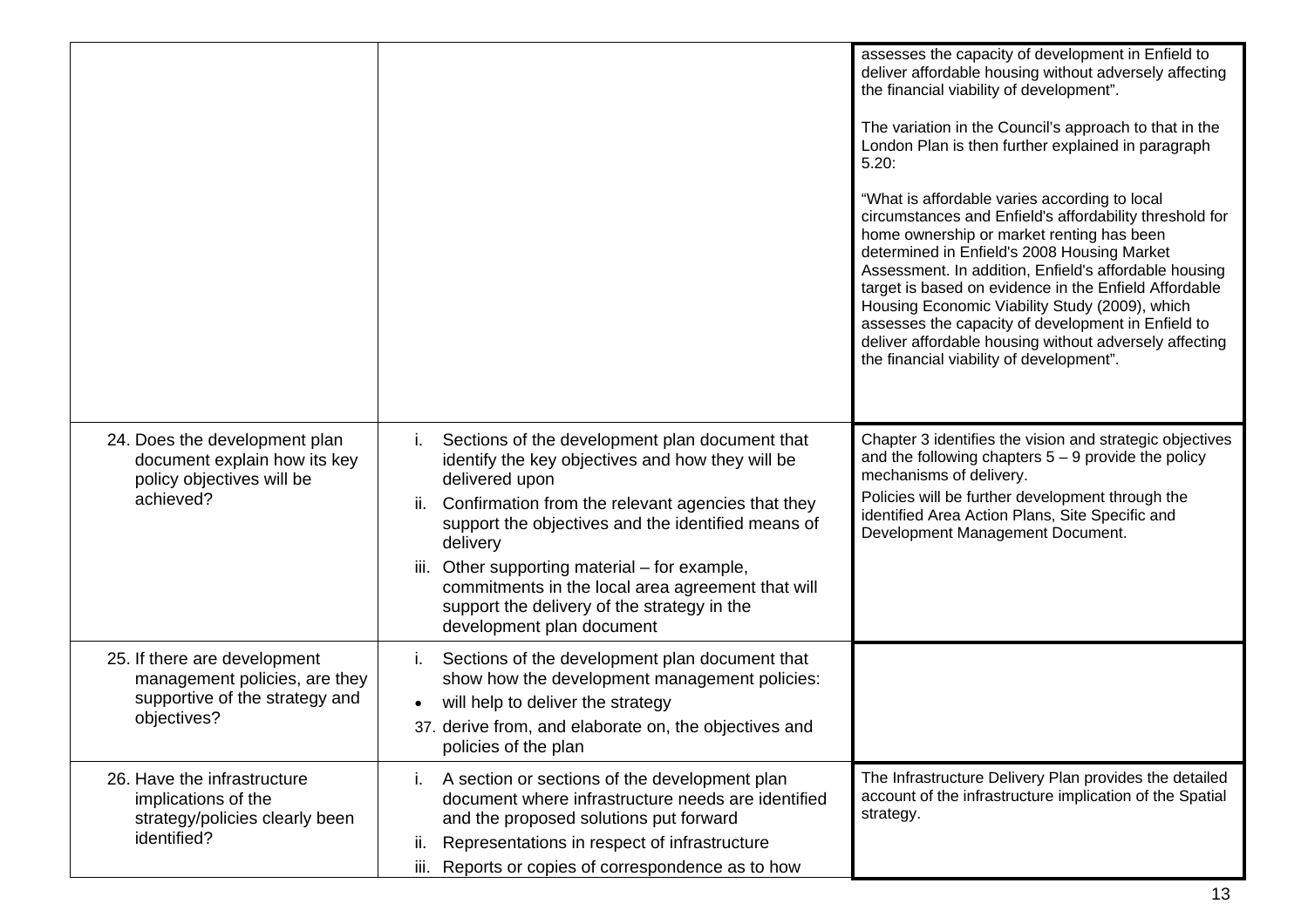|                                                                                                                                                                                                                                                                                                             | representations in relation to infrastructure have<br>been considered and dealt with                                                                                                                                                                                                                                                                                                                                                                                                                                                                                                                                                                                                                                                                                                                                                                                                                                                  |                                                                                                                                                                                                                                                                                                                                                                         |
|-------------------------------------------------------------------------------------------------------------------------------------------------------------------------------------------------------------------------------------------------------------------------------------------------------------|---------------------------------------------------------------------------------------------------------------------------------------------------------------------------------------------------------------------------------------------------------------------------------------------------------------------------------------------------------------------------------------------------------------------------------------------------------------------------------------------------------------------------------------------------------------------------------------------------------------------------------------------------------------------------------------------------------------------------------------------------------------------------------------------------------------------------------------------------------------------------------------------------------------------------------------|-------------------------------------------------------------------------------------------------------------------------------------------------------------------------------------------------------------------------------------------------------------------------------------------------------------------------------------------------------------------------|
| 27. Are the delivery mechanisms<br>and timescales for<br>implementation of the policies<br>clearly identified?                                                                                                                                                                                              | Sections of the development plan document setting<br>Τ.<br>out delivery mechanisms and timescale<br>Other development plan documents being prepared<br>ii.<br>that develop the policies of the core strategy further<br>and set out how they will be delivered<br>iii. Research or studies that address matters of delivery<br>and the realistic timescales<br>Documents that set out arrangements made or<br>IV.<br>planned for local delivery vehicles, or other delivery<br>mechanisms<br>v. Very brief statements on how other stakeholders<br>intend to support the delivery of the policies, with any<br>supporting correspondence or reports by the<br>authority or the relevant stakeholder<br>Correspondence from stakeholders on delivery<br>VI.<br>mechanisms and timescale<br>vii. Reports or copies of correspondence as to how<br>representations on delivery and implementation have<br>been considered and dealt with | Chapter 10: Implementation and Monitoring sets out<br>how, when and by whom the spatial strategy will be<br>delivered.<br>A Infrastructure Delivery Plan (IDP) has been<br>prepared as a living document that will continually<br>updated to provide the information on the physical as<br>well as social infrastructure needed to support delivery<br>of the strategy. |
| 28. Is it clear who is going to<br>deliver the required<br>infrastructure and does the<br>timing of the provision<br>complement the timescale of<br>the strategy/policies?                                                                                                                                  | Confirmation from infrastructure providers that they<br>support the solutions proposed and the identified<br>means and timescales for their delivery<br>Representations in respect of infrastructure<br>Ш.<br>Reports or copies of correspondence on how<br>iii.<br>representations in relation to infrastructure and its<br>timing have been considered and dealt with                                                                                                                                                                                                                                                                                                                                                                                                                                                                                                                                                               | The Implementation Section under each policy<br>references delivery partners, this has been detailed in<br>the Infrastructure Delivery Plan.                                                                                                                                                                                                                            |
| 29. Is it clear who is intended to<br>implement each part of the<br>strategy/ development plan<br>document?<br>30. Where actions required to<br>implement policy are outside<br>the direct control of the<br>council, is there evidence of<br>commitment from the relevant<br>organisation to implement the | Sections of the development plan document setting<br>Ι.<br>out responsibilities for delivery<br>Correspondence showing how other stakeholders<br>ii.<br>intend to support the delivery of the policies<br>Reports by the council or the relevant stakeholder<br>III.<br>iv. Representations from stakeholders on<br>implementation<br>Reports or copies of correspondence as to how<br>v.<br>representations on delivery and implementation have                                                                                                                                                                                                                                                                                                                                                                                                                                                                                      | Each policy is supplemented by an implementation<br>section which identifies which of the LDF documents,<br>other strategies and programmes will aid the Core<br>Policies delivery.<br>Where actions are outside the control of the Council,<br>the Infrastructure Schedule appended to the IDP<br>clearly identifies lead delivery agencies.                           |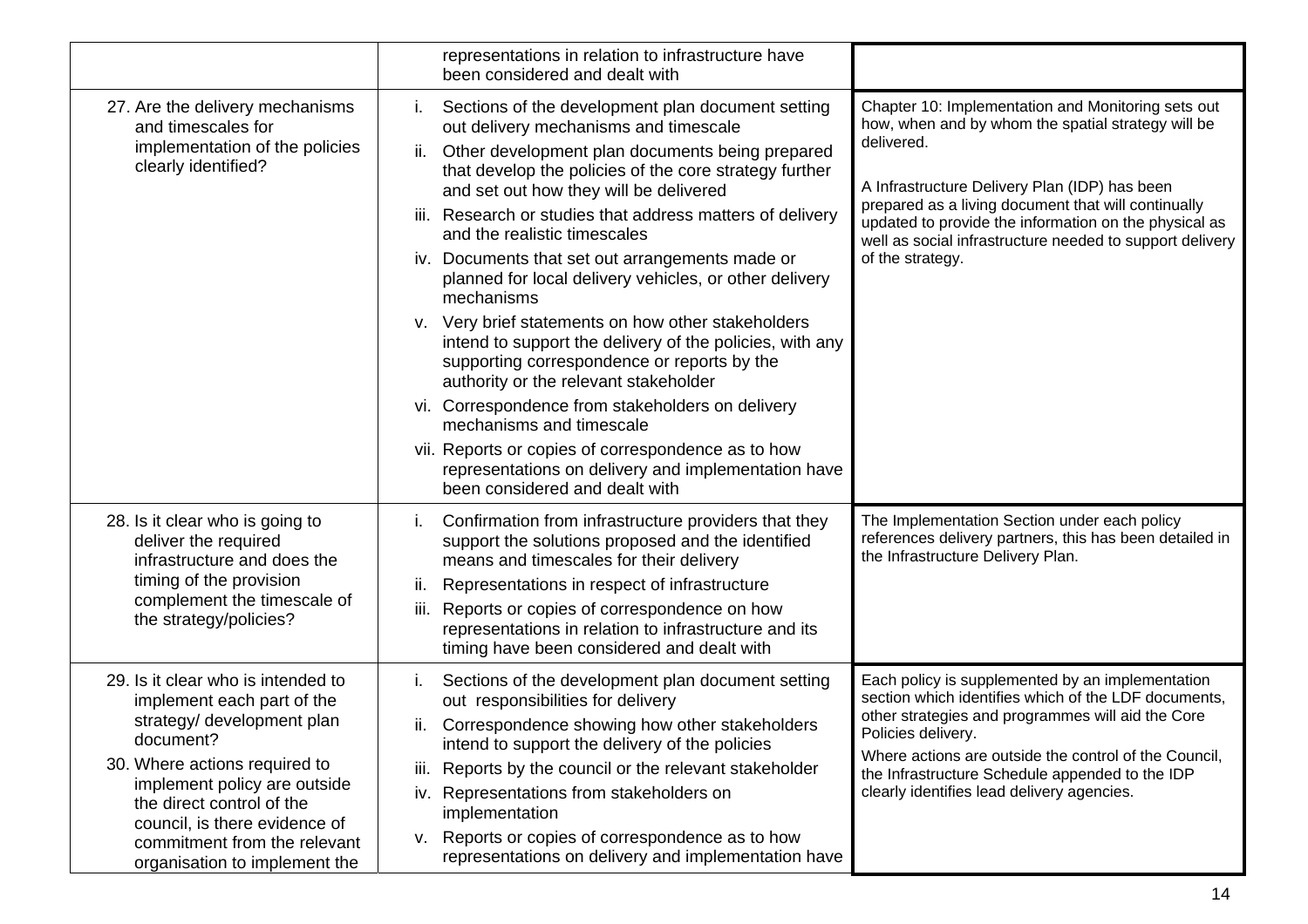| policies?                                                                                                                                                                                                                                                                                                                                                                                      | been considered and dealt with                                                                                                                                                                                                                                                                                                                                                                                                                                                                                                                         |                                                                                                                                                                                                                                                                                                                                                                                                                                                                                                                                                              |
|------------------------------------------------------------------------------------------------------------------------------------------------------------------------------------------------------------------------------------------------------------------------------------------------------------------------------------------------------------------------------------------------|--------------------------------------------------------------------------------------------------------------------------------------------------------------------------------------------------------------------------------------------------------------------------------------------------------------------------------------------------------------------------------------------------------------------------------------------------------------------------------------------------------------------------------------------------------|--------------------------------------------------------------------------------------------------------------------------------------------------------------------------------------------------------------------------------------------------------------------------------------------------------------------------------------------------------------------------------------------------------------------------------------------------------------------------------------------------------------------------------------------------------------|
| 31. Does the development plan<br>document reflect the concept<br>of spatial planning?<br>32. Does it go beyond traditional<br>land use planning by bringing<br>together $-$ and integrating $-$<br>policies for development, and<br>the use of land, with other<br>policies and programmes from<br>a variety of organisations that<br>influence the nature of places<br>and how they function? | Sections of the development plan document that<br>i.<br>reflect the plans or strategies of other bodies<br>Expressions of support from bodies responsible for<br>ii.<br>other strategies affecting the area<br>Representations in respect of services provided by<br>iii.<br>other agencies<br>Reports or copies of correspondence as to how the<br>iv.<br>representations have been considered and dealt<br>with. These should either clarify the issues raised in<br>the representation, or include a copy of the<br>substance of the representation | In accordance with paragraph 32 of PPS1 the Core<br>Strategy reflects spatial planning through the inclusion<br>of:<br>A clear vision and identified objectives, pages 26 -30.<br>A spatial strategy based on the existing challenges<br>and future needs of Enfield, pages 31-33.<br>The Strategy is outcome based and seeks the delivery<br>of physical, social and green infrastructure as stated<br>in the penultimate paragraph of the Spatial Strategy,<br>page 30.<br>Clear indicators are provided for through the<br>Monitoring table in Chapter10. |
| 33. Does the development plan<br>document take into account<br>matters which may be<br>imposed by circumstance,<br>notwithstanding the council's<br>views about the matter?                                                                                                                                                                                                                    | Explicit recognition within the development plan<br>İ.<br>document that this may happen, and clear<br>information about how the plan strategy can<br>accommodate them<br>Consideration of the options in relation to such<br>ii.<br>matters as part of the evaluation of alternatives in a<br>report on the preferred strategy                                                                                                                                                                                                                         | The Core Strategy puts forward a strategy a policy<br>framework that recognises circumstance the Council<br>is fully supportive of. Mechanisms are in place to allow<br>for a review of the Strategy should circumstances be<br>imposed.                                                                                                                                                                                                                                                                                                                     |
| <b>Flexible</b>                                                                                                                                                                                                                                                                                                                                                                                |                                                                                                                                                                                                                                                                                                                                                                                                                                                                                                                                                        |                                                                                                                                                                                                                                                                                                                                                                                                                                                                                                                                                              |
| 34. Is the development plan<br>document flexible enough to<br>respond to a variety of, or<br>unexpected changes in,<br>circumstances?                                                                                                                                                                                                                                                          | Sections of the development plan document setting<br>İ.<br>out the assumptions of the plan and identifying the<br>circumstances when policies might need to be<br>reviewed<br>Sections of the annual monitoring report and<br>ii.<br>sustainability appraisal report describing how the<br>council will monitor:<br>the effectiveness of policies and what evidence is<br>being collected to undertake this<br>changes affecting the baseline information and any<br>information on trends on which the development plan                               | The Strategy and polices are sufficiently broad and<br>strategic enough as to allow for unexpected changes.<br>A review of individual policies or sections may be<br>required as circumstances change. Forthcoming<br>DPDs may also be the appropriate vehicles to act as a<br>response mechanism to any changes in circumstance.                                                                                                                                                                                                                            |
|                                                                                                                                                                                                                                                                                                                                                                                                | document is based<br>iii. Statements or correspondence from stakeholders<br>which commit to providing information to be used in                                                                                                                                                                                                                                                                                                                                                                                                                        |                                                                                                                                                                                                                                                                                                                                                                                                                                                                                                                                                              |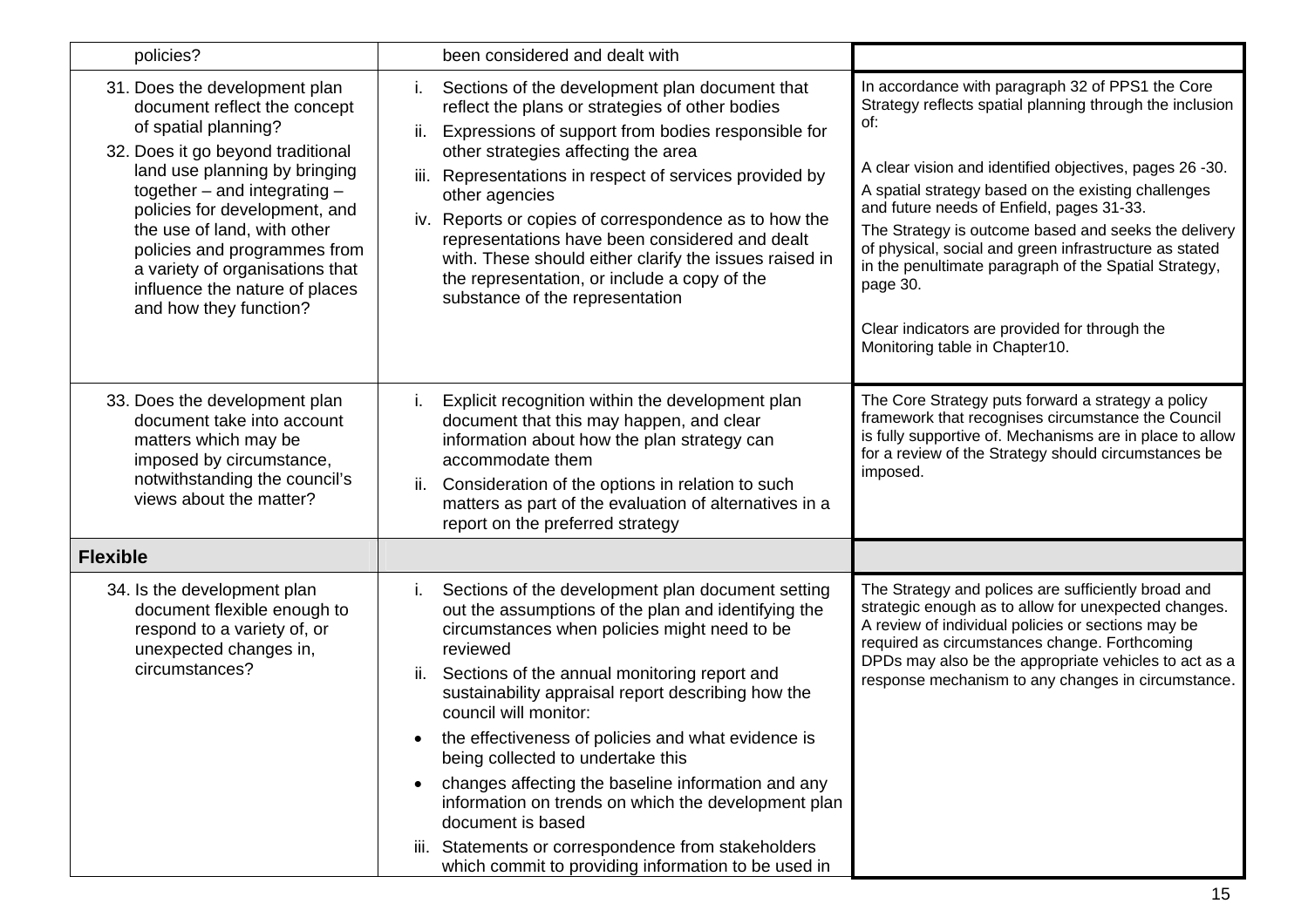|                                                                                                                                                                                                                  | monitoring the progress of the policies and changes<br>in the baseline<br>iv. Risk analysis of the strategy and policies to<br>demonstrate robustness and how the plan could<br>cope with changing circumstances                                                                                                                                                                                                                                           |                                                                                                                                                                                                                                                                                                                                                                                                                                                                                                                                                                                                                                                                                                                      |
|------------------------------------------------------------------------------------------------------------------------------------------------------------------------------------------------------------------|------------------------------------------------------------------------------------------------------------------------------------------------------------------------------------------------------------------------------------------------------------------------------------------------------------------------------------------------------------------------------------------------------------------------------------------------------------|----------------------------------------------------------------------------------------------------------------------------------------------------------------------------------------------------------------------------------------------------------------------------------------------------------------------------------------------------------------------------------------------------------------------------------------------------------------------------------------------------------------------------------------------------------------------------------------------------------------------------------------------------------------------------------------------------------------------|
| 35. Is the development plan<br>document sufficiently flexible<br>to deal with any changes to,<br>for example, housing figures<br>from an emerging regional<br>special strategy?                                  | Sections within the development plan document<br>Τ.<br>dealing with possible change areas and how they<br>would be dealt with, including mechanisms for the<br>rate of development to be increased or slowed and<br>how that would impact on other aspects of the<br>strategy and on infrastructure provision<br>Risk analysis of the strategy and policies to<br>ii.<br>demonstrate robustness and how the plan could<br>cope with changing circumstances | A regular review of the Housing Trajectory through the<br>AMR and monitoring indicators allows the Council to<br>continually and consistently review polices where<br>targets have been established in the Core strategy.                                                                                                                                                                                                                                                                                                                                                                                                                                                                                            |
| 36. Does the development plan<br>document include the remedial<br>actions that will be taken if the<br>strategies/policies are failing?                                                                          | i. A section of the development plan document which<br>expressly addresses flexibility<br>ii. Sections of the development plan document<br>identifying the key indicators of success of the<br>strategy, and the remedial actions which will be<br>taken if they are failing                                                                                                                                                                               | The IDP identifies risks as well as contingencies and<br>is referenced in Chapter 10.<br>Regular monitoring, through our Annual Monitoring<br>Report, will be the key mechanism to make sure that<br>remedial action will be taken if the strategy or policies<br>are not being delivered. This will measure progress in<br>delivery.                                                                                                                                                                                                                                                                                                                                                                                |
| <b>Monitoring</b>                                                                                                                                                                                                |                                                                                                                                                                                                                                                                                                                                                                                                                                                            |                                                                                                                                                                                                                                                                                                                                                                                                                                                                                                                                                                                                                                                                                                                      |
| 37. Does the development plan<br>document contain targets and<br>milestones that relate to the<br>delivery of the policies,<br>including housing trajectories<br>where the plan contains<br>housing allocations? | Sections of the development plan document setting<br>Τ.<br>out indicators, targets and milestones<br>Sections of the current annual monitoring report<br>ii.<br>which report on indicators, targets, milestones and<br>trajectories<br>Reference to any other reports or technical<br>iii.<br>documents which contain information on the delivery<br>of policies                                                                                           | The Implementation and Monitoring & Targets subs<br>sections at the end of each policy set out mechanisms<br>for delivery of policies, including utilising Council<br>decisions on planning applications and where outside<br>agencies will provide assistance. Where outside<br>commitment is necessary, this has been<br>demonstrated by full inclusion of key partners<br>throughout the preparation process of the DPD. The<br>Council also has access to intelligence from the<br>Enfield Observatory which is capable of providing a<br>wide range of data.<br>The monitoring arrangements of the Core Strategy is<br>explained in Chapter 10. Overall there are 81<br>indicators across the 45 Core Policies. |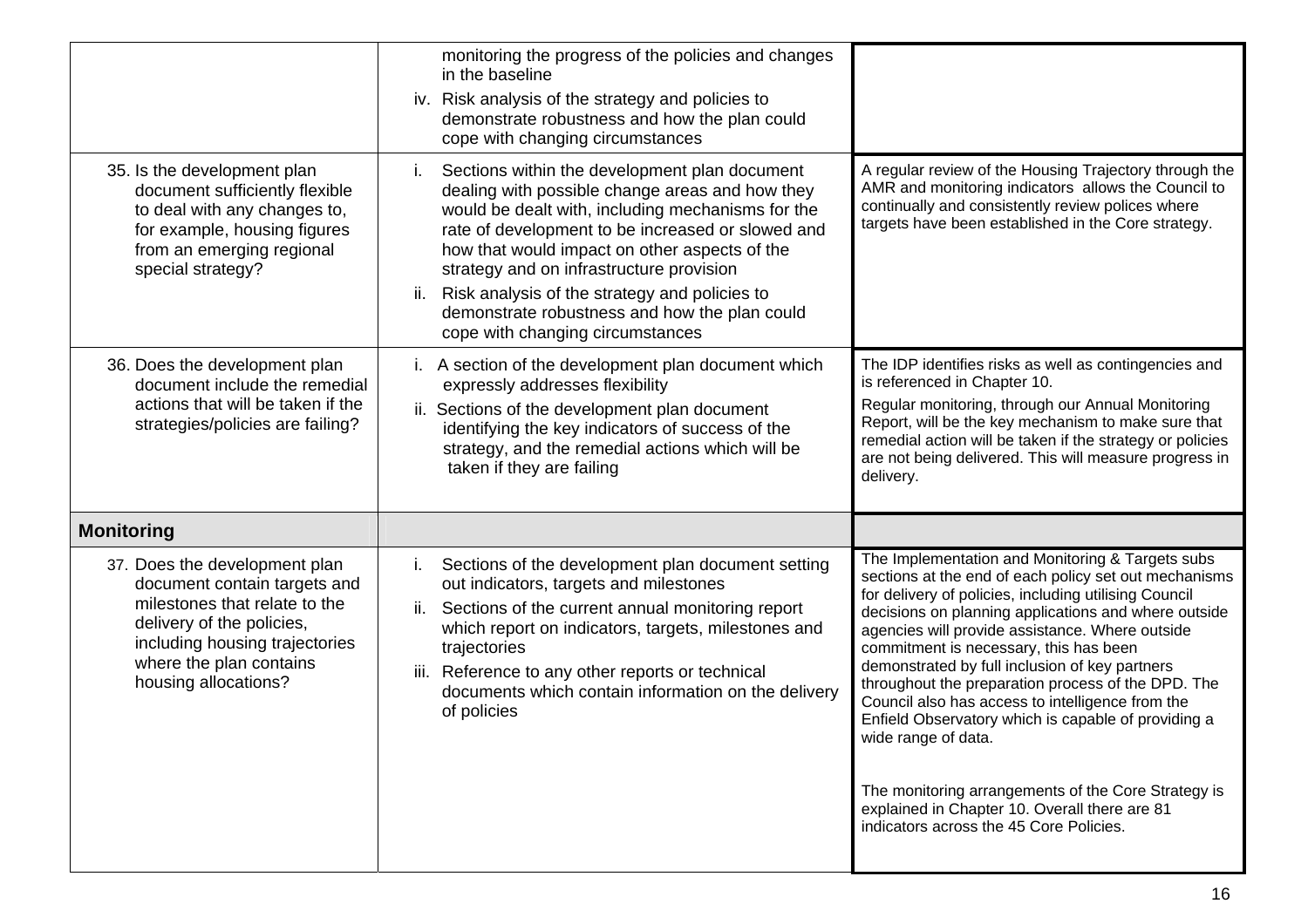| 38. Is it clear how these are to be<br>measured and are these linked<br>to the production of the annual<br>monitoring report? | Sections of the development plan document setting<br>out indicators, targets and milestones<br>Sections of the current annual monitoring report and<br>ii.<br>the sustainability appraisal report setting out the<br>framework for monitoring, including monitoring the<br>effects of the development plan document against<br>the sustainability appraisal<br>iii. Reference to any other reports or technical<br>documents which contain information on the<br>collection or measurement of indicators | The whole monitoring framework is brought together<br>in the Annual Monitoring Report. These indicators<br>include selected indicators drawn from the<br>Sustainability Appraisal Framework.                                                                                                                                                                                                               |
|-------------------------------------------------------------------------------------------------------------------------------|----------------------------------------------------------------------------------------------------------------------------------------------------------------------------------------------------------------------------------------------------------------------------------------------------------------------------------------------------------------------------------------------------------------------------------------------------------------------------------------------------------|------------------------------------------------------------------------------------------------------------------------------------------------------------------------------------------------------------------------------------------------------------------------------------------------------------------------------------------------------------------------------------------------------------|
| 39. Are suitable targets and<br>indicators present (by when,<br>how and by whom)?                                             | Sections of the development plan document setting<br>out indicators, targets and milestones<br>Sections of the current annual monitoring report that<br>ii.<br>report on indicators, targets, milestones and<br>trajectories                                                                                                                                                                                                                                                                             | A range of indicators required to be collected for each<br>policy. The indicators identified are measured at either<br>national (NI - National Indicators), regional or local<br>(COI - Core Output Indicators, LI - Local Output<br>Indicators, SE - Significant Effects Indicators, CX -<br>Contextual Indicators) level, and the appropriate<br>reference for each is provided in the supporting table. |

| <b>National policy</b>                                                                                                                                                                        |                                                                                                                                                                                                                                                                                                                                                                                                                                                                                                                                                                                                                                                                                                                                                                                                                |                                                                                                                                                                                                                                                                                                                                                                                                                                                                                                                                                                                                                                                                                                                                                                                                                                          |
|-----------------------------------------------------------------------------------------------------------------------------------------------------------------------------------------------|----------------------------------------------------------------------------------------------------------------------------------------------------------------------------------------------------------------------------------------------------------------------------------------------------------------------------------------------------------------------------------------------------------------------------------------------------------------------------------------------------------------------------------------------------------------------------------------------------------------------------------------------------------------------------------------------------------------------------------------------------------------------------------------------------------------|------------------------------------------------------------------------------------------------------------------------------------------------------------------------------------------------------------------------------------------------------------------------------------------------------------------------------------------------------------------------------------------------------------------------------------------------------------------------------------------------------------------------------------------------------------------------------------------------------------------------------------------------------------------------------------------------------------------------------------------------------------------------------------------------------------------------------------------|
| 40. Does the development plan<br>document contain any policies<br>or proposals that are not<br>consistent with national<br>planning policy?<br>41. If yes, is there a local<br>justification? | Sections of the development plan document which<br>refer to planning policy statements and justify why<br>any policies are not consistent with national policy<br>Sustainable community strategy, studies forming<br>ii.<br>evidence for the development plan document or<br>other information which provide the stimulus for<br>departing from national planning policy<br>Evidence provided from the sustainability appraisal<br>iii.<br>(including reference to the sustainability report)<br>and/or from the results of community involvement<br>iv. Representations from the Government Office on the<br>preferred strategy or the submitted development plan<br>document<br>v. Reports or copies of correspondence as to how<br>Government Office representations have been<br>considered and dealt with | GoL have raised some minor points regarding<br>consistency with PPS3, and the methodology used to<br>identify a 10 year housing supply. The Council has<br>discussed this further with the Government Office and<br>considers a justification can be to the Inspector should<br>one be required. The Housing Trajectory Justification<br>Report sets the Council's approach.<br>All policies set out in the Core Strategy provide add<br>tonality to national policies and guidance.<br>Confirmation of the approach taken was sought from<br>GoL and the GLA before and during consultation on<br>Issues and Options, Preferred Options and Further<br>Preferred Options stages. Comments and advice<br>received from GoL and the GLA have also been taken<br>into account when finalising the Pre-submission<br>document and continue. |
| 42. Does the development plan<br>document contain policies that<br>do not add anything to existing                                                                                            | Sections of the development plan document which<br>İ.<br>explain where and how national policy has been                                                                                                                                                                                                                                                                                                                                                                                                                                                                                                                                                                                                                                                                                                        | The Core Strategy DPD has been designed to provide<br>a flexible policy framework and this is discussed in<br>more detail in relation to each policy. The Core                                                                                                                                                                                                                                                                                                                                                                                                                                                                                                                                                                                                                                                                           |